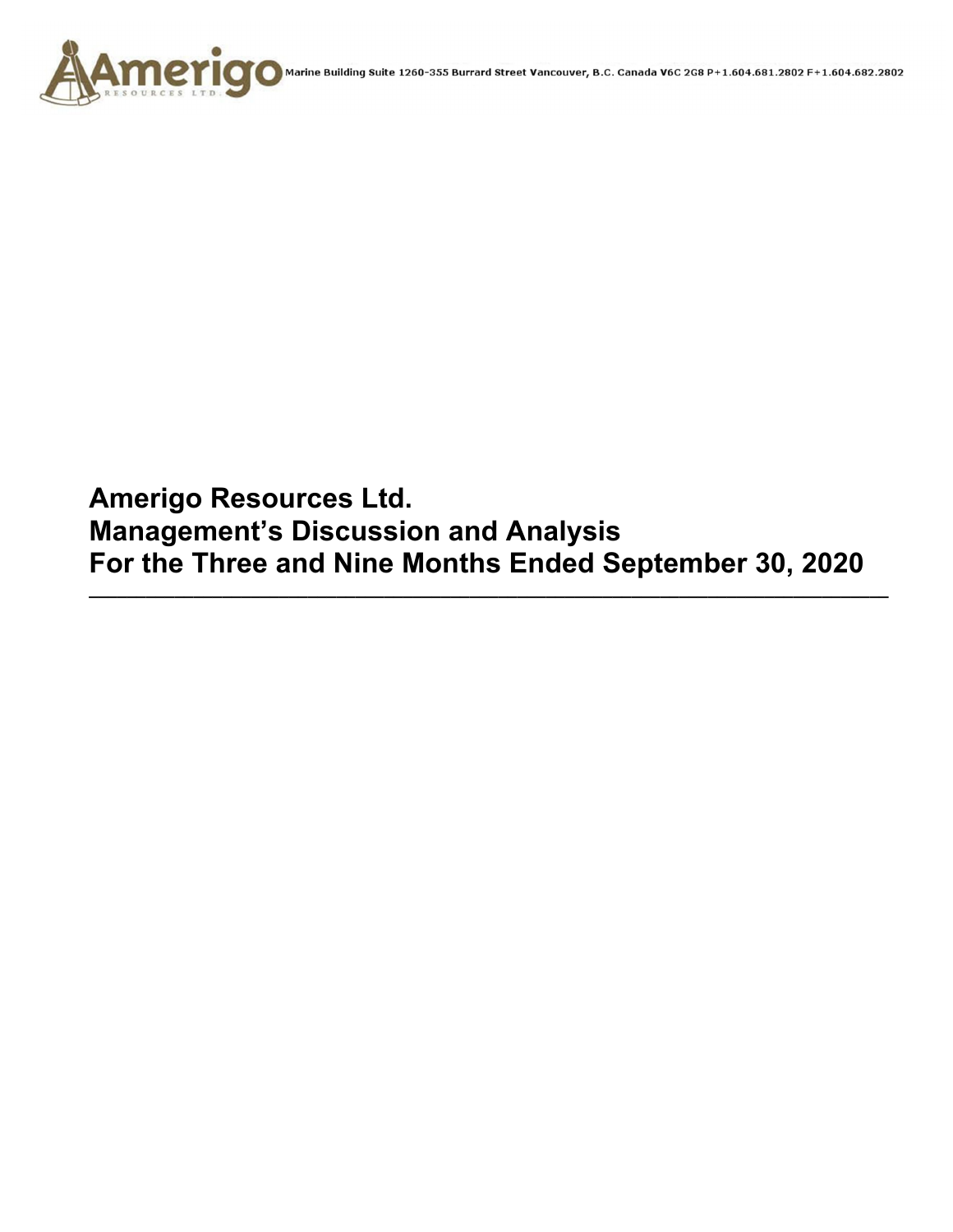# *T A B L E of C O N T E NT S*

This Management's Discussion & Analysis ("MD&A") has the following sections:

- 1. **About Amerigo**  An executive summary of Amerigo's business and long-term contractual relationship with Corporación Nacional del Cobre de Chile ("Codelco")'s El Teniente Division ("DET")…(PAGE 3)
- 2. **Purpose of MD&A and Identification of Non-GAAP Measures**  Information on accounting principles and other background factors to facilitate the understanding of this MD&A and related consolidated financial statements... (PAGE 3)
- 3. **Quarterly Headlines** A summary of key operating and financial metrics during the three months ended September 30, 2020 ("Q3-2020) and as at September 30, 2020…(PAGE 4)
- 4. **Five-Quarter Financial Results and Summary Cash Flow Information**  A summary of financial results and uses and sources of cash presented on a quarterly basis for the most recent five reporting quarters...(PAGE 7)
- 5. **Operating Results** An analysis of production results for Q3-2020 compared to the three months ended September 30, 2019 ("Q3-2019")…(PAGE 8)
- 6. **Financial Results**  An analysis of financial performance during Q3-2020 compared to Q3-2019 and during the nine months ended September 30, 2020 ('YTD-2020") compared to the nine months ended September 30, 2019 ("YTD-2019")…PAGE 10)
- 7. **Comparative Periods** A summary of financial data for the most recent eight reporting quarters…(PAGE 15)
- 8. **Liquidity and Financial Position**  A review of cash flow components, summary of borrowings and analysis of liquidity and financial position as at September 30, 2020…(PAGE 16)
- 9. **Agreement with Codelco's DET** A summary of contractual arrangements with Codelco's DET… (PAGE 19)
- 10. **Other MD&A Requirements** –Transactions with related parties, critical accounting estimates & judgements, internal controls over financial reporting, commitments and cautionary statement on forward looking information…(PAGE 19)

**THIS DOCUMENT CONTAINS FORWARD-LOOKING STATEMENTS. REFER TO THE CAUTIONARY LANGUAGE UNDER THE HEADING "CAUTIONARY STATEMENT ON FORWARD-LOOKING INFORMATION" (Page 22).**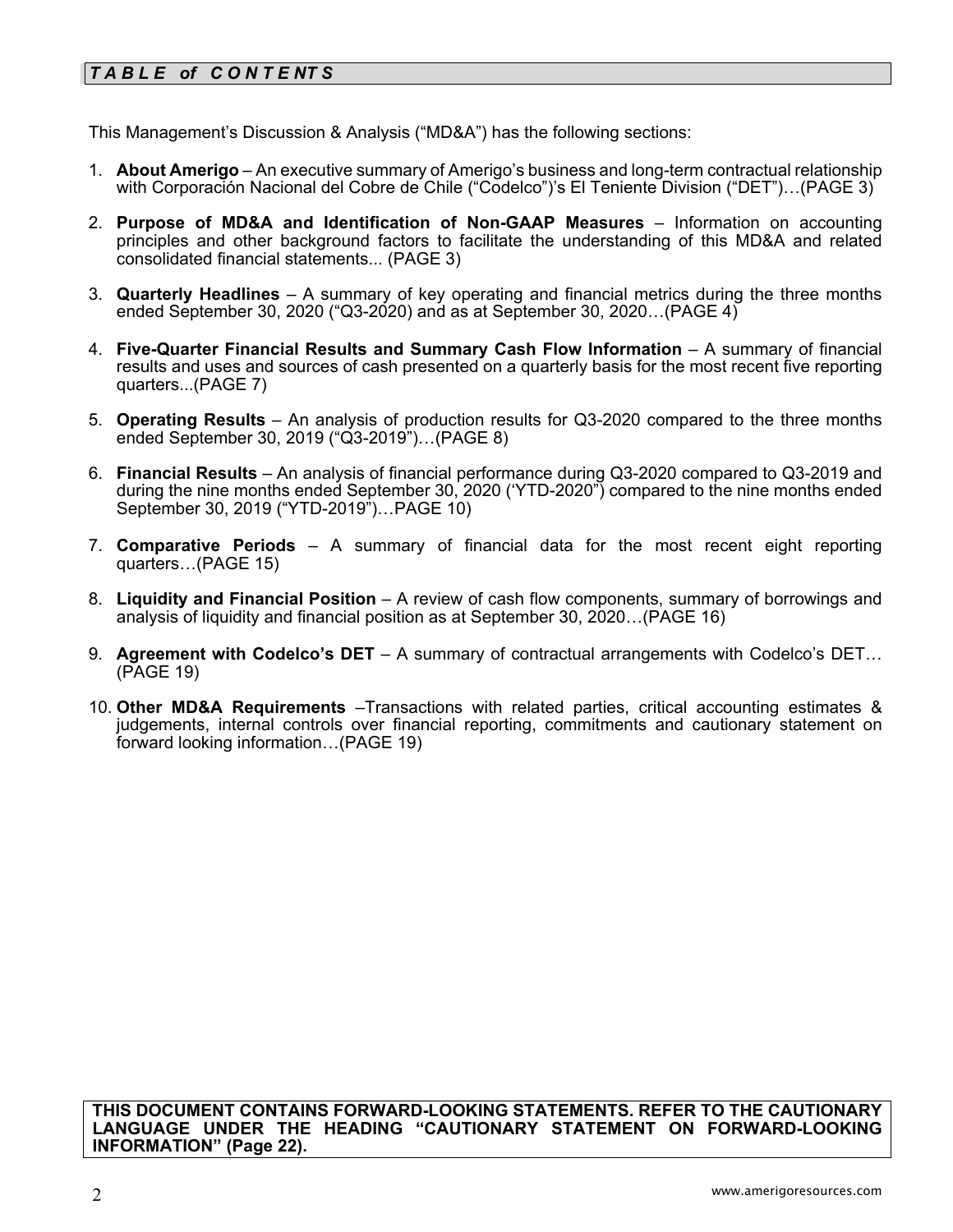## **AMOUNTS ARE REPORTED IN U.S. DOLLARS, EXCEPT WHERE INDICATED OTHERWISE.**

#### **ABOUT AMERIGO**

Amerigo Resources Ltd. ("Amerigo"") owns a 100% interest in Minera Valle Central S.A. ("MVC"), a producer of copper and molybdenum concentrates. MVC, located in Chile, has a long-term contract with Codelco's DET to process fresh and historic tailings from El Teniente. El Teniente, in production since 1905, is the world's largest underground copper mine. Refer to Agreements with Codelco's DET (page 19).

MVC currently operates under a tolling agreement with DET and title to the copper concentrates produced by MVC remains with DET. MVC earns copper tolling revenue, calculated as the gross value of copper produced at applicable market prices net of notional items, which include treatment and refining charges, DET copper royalties and transportation costs.

Molybdenum concentrates produced at MVC are predominantly sold under a molybdenum sales agreement with Chile's Molibdenos y Metales S.A. ("Molymet").

During the months of August 2019 to January 2020, MVC processed high-grade slag material from DET's smelter stockpile at its plant.

Amerigo's shares are listed for trading on the Toronto Stock Exchange ("TSX") and traded in the United States on the OTCQX.

#### **PURPOSE OF MD&A and IDENTIFICATION OF NON-GAAP MEASURES**

This MD&A of the results of operations and financial position of Amerigo together with its subsidiaries (collectively, the "Company"), is prepared as of November 2, 2020.

It should be read in conjunction with Amerigo's condensed interim consolidated financial statements and related notes for the nine months ended September 30, 2020, and the audited consolidated financial statements and related notes for the year ended December 31, 2019.

Amerigo's interim financial statements are reported in accordance with International Financial Reporting Standards ("IFRS") issued by the International Accounting Standards Board ("IASB") as applicable to interim financial reporting. The financial data in this MD&A is derived from Amerigo's financial statements, except non-GAAP measures which are indicated as such.

Our objective in preparing this MD&A's is to help the reader understand the factors affecting the Company's current and future financial performance.

#### **Non-GAAP measures**

References are made in this MD&A to cash cost and total cost, two non-GAAP financial measures with no standardized meaning under IFRS and which may not be comparable to similar measures presented by other issuers.

Cash cost and total cost are commonly used as performance indicators in the mining industry and are an important performance metric for the Company.

A tabular reconciliation of cash and total costs to tolling and production costs in Q3-2020 and Q3-2019 is available on page 13.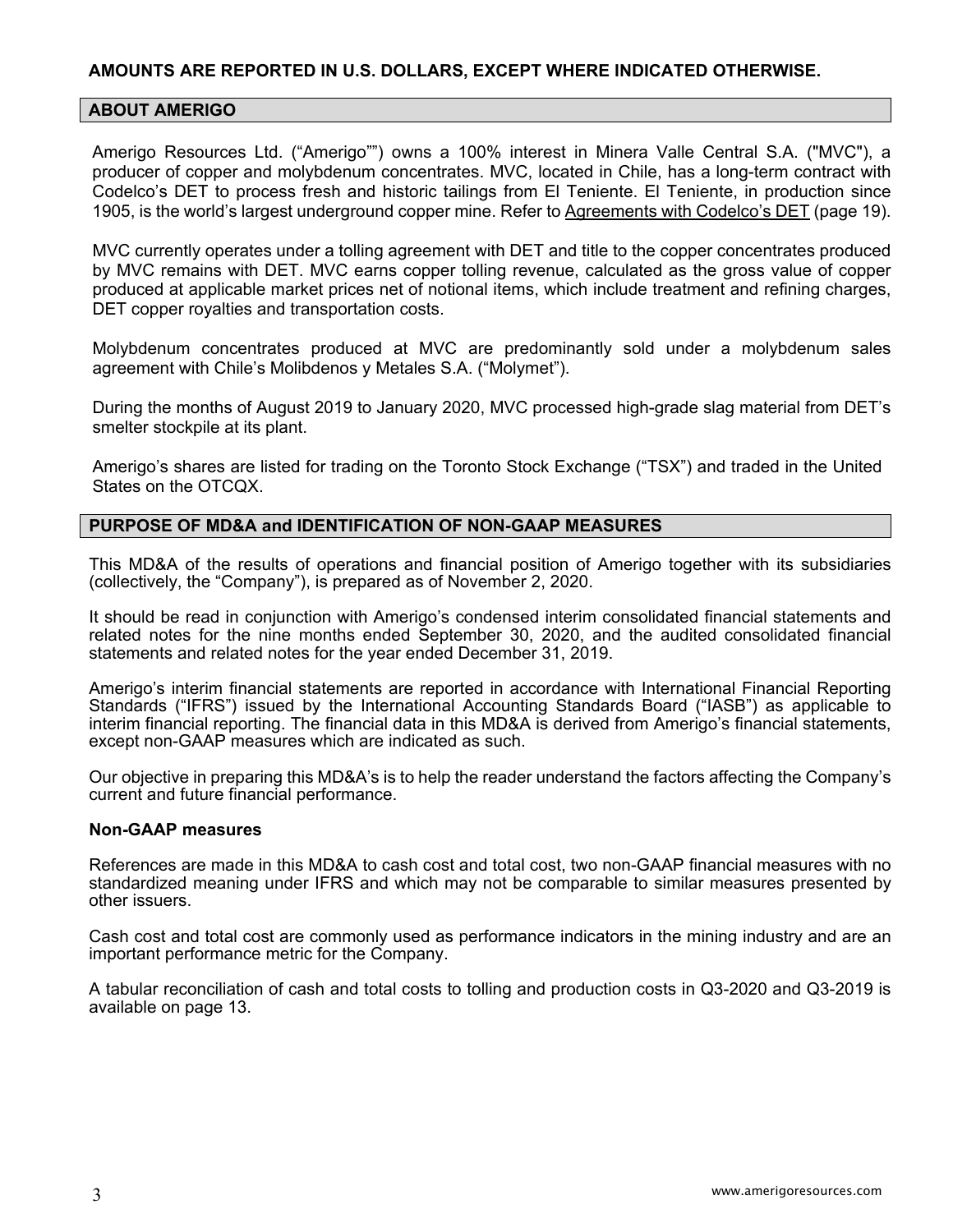# **QUARTERLY HEADLINES**

# **Key performance metrics for the current and comparative quarter**

|                                                              | Q3-2020 | Q3-2019 | Change  |       |
|--------------------------------------------------------------|---------|---------|---------|-------|
|                                                              |         |         | \$      | %     |
| Copper produced (million pounds) $1$                         | 14.7    | 19.1    | (4.4)   | (23%) |
| Copper delivered (million pounds) $1$                        | 15.0    | 19.5    | (4.5)   | (23%) |
| Revenue (\$ thousands) <sup>2</sup>                          | 37,555  | 33,900  | 3,655   | 11%   |
| DET notional copper royalties (\$ thousands)                 | 9,839   | 8,786   | 1,053   | 12%   |
| Tolling and production costs (\$ thousands)                  | 28,572  | 32,891  | (4,319) | (13%) |
| Gross profit (loss) (\$ thousands)                           | 8,983   | 1,009   | 7,974   | 790%  |
| Net income (loss) (\$ thousands)                             | 5,388   | (2,083) | 7,471   |       |
| Earnings (loss) per share                                    | 0.03    | (0.01)  | 0.04    |       |
| Operating cash flow (\$ thousands) $3$                       | 15,384  | 1,307   | 14,077  | 1077% |
| Cash paid for purchase of plant and equipment (\$ thousands) | (540)   | (4,217) | 3,677   | (87%) |
| Cash and cash equivalents (\$ thousands)                     | 10,471  | 1,617   | 8,854   | 548%  |
| Borrowings (\$ thousands) <sup>4</sup>                       | 53,261  | 55,135  | (1,874) | (3%)  |
| MVC's copper price $($/lb)^5$                                | 3.04    | 2.62    | 0.42    | 16%   |
| MVC's molybdenum price (\$lb) <sup>6</sup>                   | 7.37    | 11.77   | (4)     | (37%) |

1 Copper production conducted under a tolling agreement with DET. Q3-2019 production included 3 million pounds from slag processing.<br><sup>2</sup> Revenue reported net of notional items (smelting and refining charges, DET notional copper royalties and transportation

costs).<br>3 Operating cash flow before changes in non-cash working capital.<br>3 At September 30, 2020, borrowing comprised short and long-term portions of \$14.2 and \$39.0 million, respectively.

5 MVC's copper price is the average notional copper price for the period, before smelting and refining, DET notional copper royalties, transportation costs and settlement adjustments to prior period sales.<br><sup>6</sup> MVC's molybdenum price is the average realized molybdenum price in the period, before roasting charges and settlement

adjustments to prior period sales.

## **COVID-19 effect on financial results and ongoing uncertainty**

- In March 2020, the World Health Organization declared a global pandemic related to COVID-19. The current and expected impacts from the pandemic on the global economy could be far reaching. To date, there has been significant volatility in stock markets, commodity and foreign exchange markets and the global movement of people and some goods has become restricted. There is continued ongoing uncertainty surrounding COVID-19 and the extent and duration of the impact that it may have on the global economy and on global financial markets.
- The Company's financial results were substantially negatively impacted in Q1-2020 and Q2-2020 because of lower copper prices. Commodity market volatility resulting from COVID-19 may continue to impact the Company's financial results and liquidity for some time.
- MVC has not experienced production interruptions or significant disruption to its supply chain because of the COVID-19 global pandemic.

## **Amerigo reported net income of \$5.4 million in Q3-2020**

• Net income was \$5.4 million (Q3-2019: net loss of \$2.1 million) due to stronger revenue from higher copper prices and \$5.9 million in positive revenue settlement adjustments, and from reduced tolling and production costs at MVC.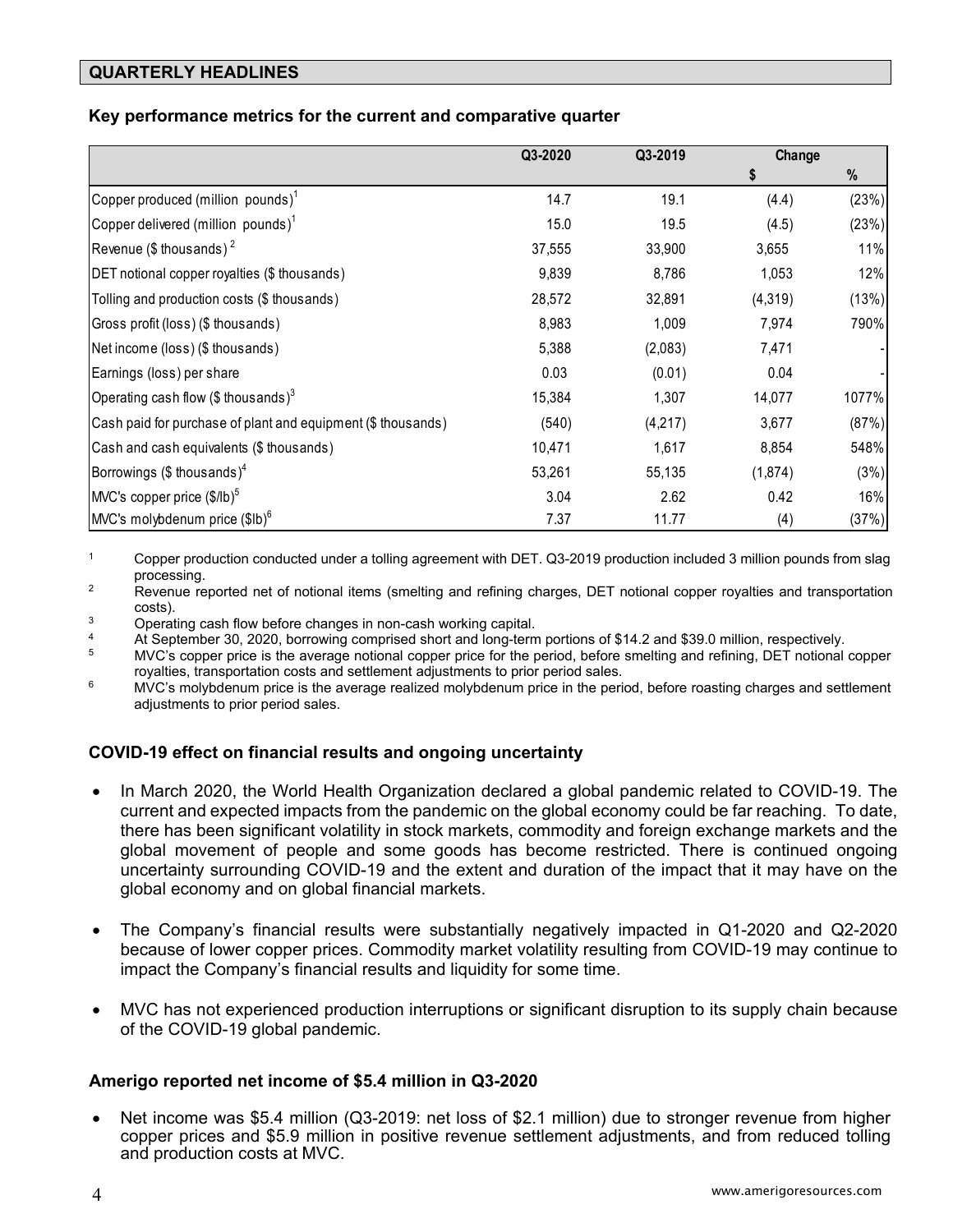- Earnings per share ("EPS") in Q3-2020 were \$0.03 (Q3-2019: loss per share ("LPS") of \$0.01).
- In Q3-2020, the Company generated \$10.7 million in operating cash flow before changes in non-cash working capital (Q3-2019: \$3.0 million). Net cash from operating activities in Q3-2020 was \$15.4 million (Q3-2019: \$1.3 million).

#### **MVC produced 14.7 million pounds of copper during Q3-2020 (Q3-2019: 19.1 million pounds) at a cash cost of \$1.80 per pound ("/lb") (Q3-2019: \$1.56)**

- Q3-2020 production of 14.7 million pounds of copper (Q3-2019: 19.1 million pounds) included 8.0 million pounds from historical tailings ( "Cauquenes") (Q3-2019: 11.1 million pounds) and 6.7 million pounds from fresh tailings (Q3-2019: 5.0 million pounds). In Q3-2019 the Company also produced 3.0 million pounds from slag processing. The main factors affecting production in Q3-2020 compared to Q3-2019 were the absence of slag processing and 13 Cauquenes lost days of production in July due to strong rainfall.
- Molybdenum production during the quarter was 0.4 million pounds (Q3-2019: 0.5 million pounds).
- Cash cost (a non-GAAP measure equal to the aggregate of smelting and refining charges, tolling/production costs net of inventory adjustments and administration costs, net of by-product credits, page 13) was \$1.80/lb (Q3-2019: \$1.56/lb), an increase of \$0.24/lb coming mostly from a decrease of \$0.22/lb in by-product credits. By-product credits were higher in Q3-2019 due to stronger molybdenum prices and production, and from slag processing.
- Total cost (a non-GAAP measure equal to the aggregate of cash cost, DET notional copper royalties and DET molybdenum royalties of \$0.69/lb and depreciation of \$0.29/lb, page 13) was \$2.78/lb (Q3- 2019: \$2.43/lb), due to an increase in cash cost from lower by-product credits, and an increase of \$0.09/lb in DET royalties from stronger copper prices.

#### **MVC's average copper price in Q3-2020 was \$3.04/lb**

- During Q3-2020, MVC's average copper price was \$3.04/lb (Q3-2019: \$2.62/lb) and MVC's average molybdenum price was \$7.37/lb (Q3-2019: \$11.24/lb).
- Revenue during Q3-2020 was \$37.6 million (Q3-2019: \$33.9 million), including copper tolling revenue of \$35.4 million (Q3-2019: \$28.1 million) and molybdenum revenue of \$2.1 million (Q3-2019: \$4.4 million) In Q3-2019, MVC also had slag processing revenue of \$1.4 million.
- Copper tolling revenue is calculated from MVC's gross value of copper produced during Q3-2020 of \$44.3 million (Q3-2019: \$43.6 million) and positive fair value adjustments to settlement receivables of \$5.9 million (Q3-2019: negative fair value adjustments of \$0.9 million), less notional items including DET royalties of \$9.8 million (Q3-2019: \$8.8 million), smelting and refining of \$4.5 million (Q3-2019: \$5.4 million) and transportation of \$0.5 million (Q3-2019: \$0.5 million).
- MVC's financial performance is very sensitive to changes in copper prices. MVC's Q3-2020 provisional copper price was \$3.04/lb, and final prices will be the average London Metal Exchange ("LME") prices for each of October, November and December 2020. A 10% increase or decrease from the \$3.04/lb provisional price used at September 30, 2020 would result in a \$4.5 million change in revenue in Q4- 2020 in respect of Q3-2020 production.

#### **At September 30, 2020, cash balance was \$10.5 million, with a working capital deficiency of \$18.2 million**

 At September 30, 2020, the Company's cash balance was \$10.5 million (December 31, 2019: \$7.2 million) with a \$18.2 million working capital deficiency (December 31, 2019: \$15.1 million).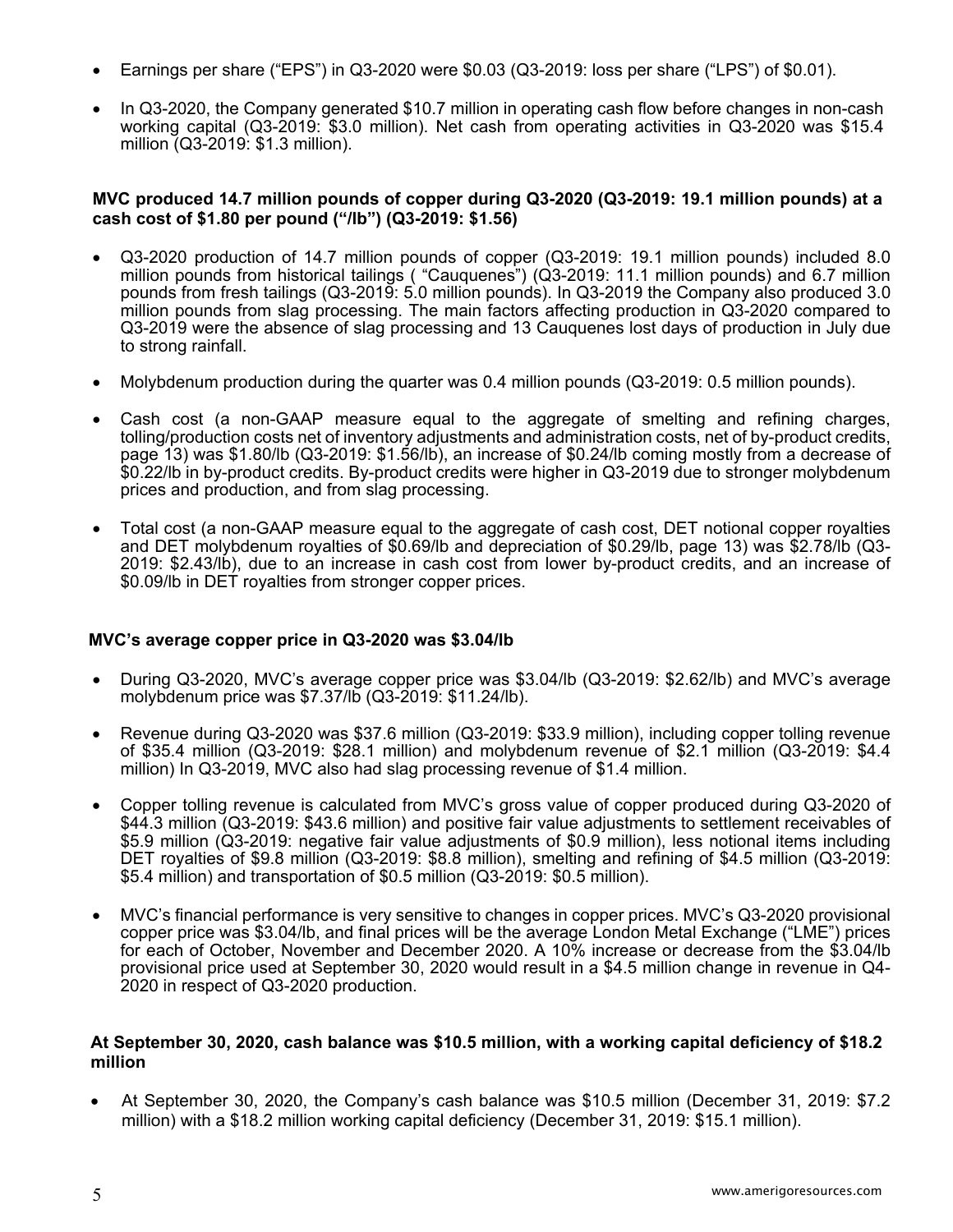- The Company's working capital deficiency is a significant liquidity risk indicator, particularly given the volatility in copper prices experienced in Q1-2020 and in Q2-2020 in response to the uncertainty surrounding COVID-19 and its impact on the global economy.
- YTD-2020, the Company has made principal debt payments of \$9.4 million (YTD-2019 \$11.3 million) and paid \$1.8 million for plant and equipment (YTD-2019: \$9.6 million).
- The Company expects to meet its obligations for the next 12 months from operating cash flow, assuming copper prices in the period average at least \$2.85/lb, and the Company's production and cost results are consistent with the Company's expected Q4-2020 results. Refer to Liquidity and Financial Position (page16).
- Refer to Cautionary Statement on Forward Looking Information (page 22).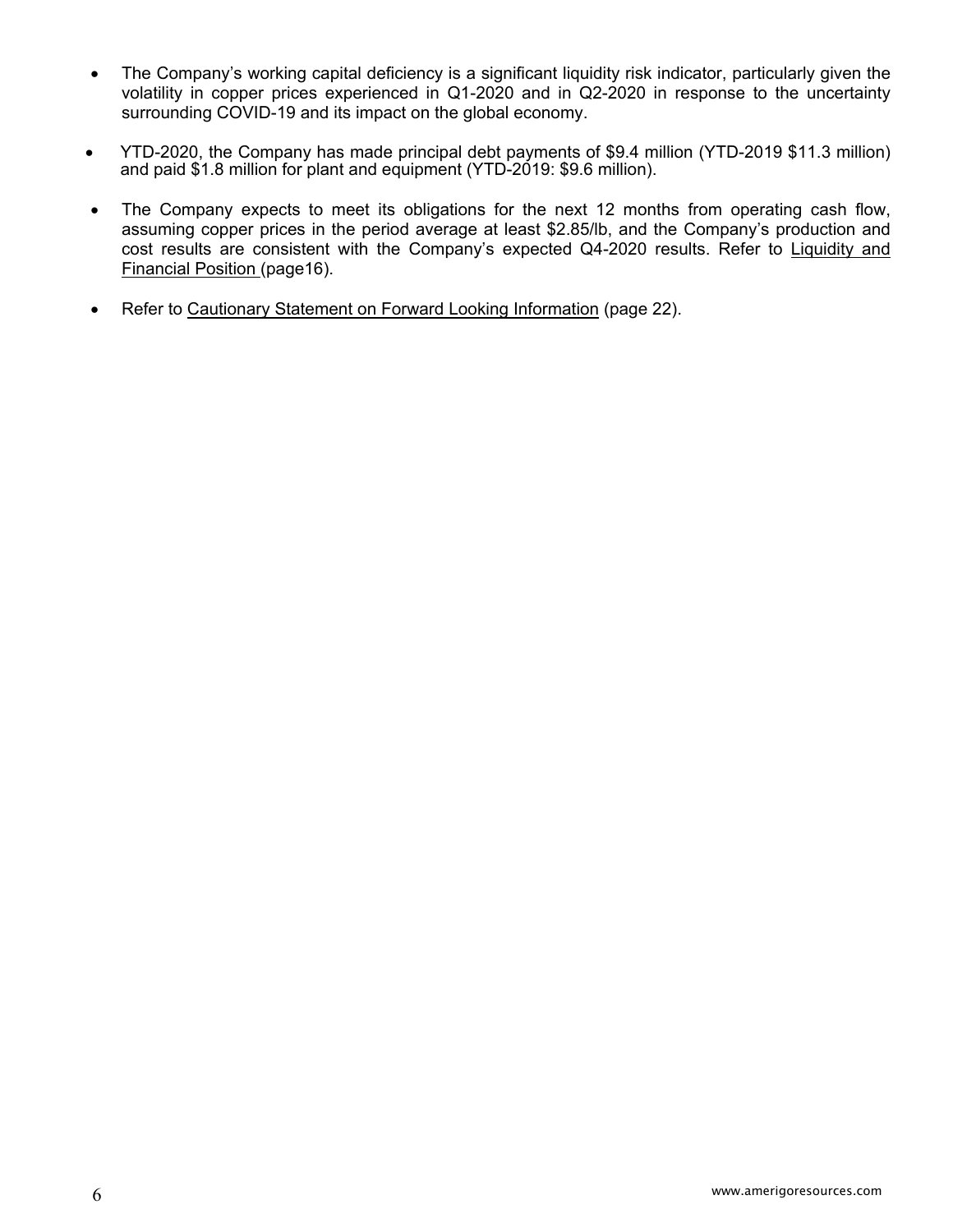# **SUMMARY OF FINANCIAL RESULTS Q3-2020 TO Q3-2019**

|                                                              | Q3-2020<br>S       | Q2-2020<br>\$      | Q1-2020<br>\$        | Q4-2019<br>\$      | Q3-2019            |
|--------------------------------------------------------------|--------------------|--------------------|----------------------|--------------------|--------------------|
| Copper production, million pounds <sup>1</sup>               | 14.685             | 12.965             | 12.080               | 24.320             | 19.086             |
| Copper deliveries, million pounds 1                          | 14.963             | 13.698             | 11.822               | 24.046             | 19.549             |
| MVC's copper price (\$/lb)                                   | 3.04               | 2.61               | 2.35                 | 2.76               | 2.62               |
| Financial results (\$ thousands)<br>Revenue                  |                    |                    |                      |                    |                    |
| Gross value of copper produced                               | 44,306             | 33,333             | 27,180               | 41,435             | 43,618             |
| Adjustments to fair value of settlement receivables          | 5,937              | 1,426              | (5, 332)             | 2,208              | (875)              |
|                                                              | 50,243             | 34,759             | 21,848               | 43,643             | 42,743             |
| Notional items deducted from gross value of copper produced: |                    |                    |                      |                    |                    |
| DET royalties - copper                                       | (9,839)            | (6, 150)           | (5, 192)             | (8, 584)           | (8,786)            |
| Smelting and refining                                        | (4, 480)           | (4, 257)           | (3,023)              | (5,061)            | (5, 391)           |
| Transportation                                               | (478)              | (444)              | (318)                | (434)              | (512)              |
| Copper tolling revenue                                       | 35,446             | 23,908             | 13,315               | 29,564             | 28,054             |
| Slag revenue                                                 |                    |                    | 668                  | 4,091              | 1,443              |
| Molybdenum and other revenue                                 | 2,109              | 2,138              | 1,655                | 1,819              | 4,403              |
|                                                              | 37,555             | 26,046             | 15,638               | 35,474             | 33,900             |
| Tolling and production costs                                 |                    |                    |                      |                    |                    |
| Tolling and production costs                                 | (22, 587)          | (20, 740)          | (18, 459)            | (25, 748)          | (26, 583)          |
| Depreciation and amortization                                | (4, 270)           | (4, 338)           | (4,736)              | (4, 352)           | (4, 372)           |
| Administration                                               | (1, 448)           | (1,053)            | (1, 112)             | (1,390)            | (1, 191)           |
| DET royalties - molybdenum                                   | (267)<br>(28, 572) | (310)<br>(26, 441) | (262)                | (461)              | (745)<br>(32, 891) |
| Gross profit (loss)                                          | 8,983              | (395)              | (24, 569)<br>(8,931) | (31, 951)<br>3,523 | 1,009              |
| Other expenses                                               |                    |                    |                      |                    |                    |
| Derivative to related parties including                      |                    |                    |                      |                    |                    |
| changes in fair value                                        | (303)              | (2, 100)           | 3,742                | (1, 314)           | (55)               |
| Salaries, management and professional fees                   | (457)              | (354)              | (436)                | (1,088)            | (359)              |
| Office and general expenses                                  | (115)              | (51)               | (255)                | (85)               | (191)              |
| Share-based payment compensation                             | (32)               | (29)               | (10)                 | (112)              | (276)              |
|                                                              | (604)              | (434)              | (701)                | (1, 285)           | (826)              |
| Foreign exchange (loss) gain                                 | (86)               | (396)              | 960                  | 303                | 708                |
| Other gains                                                  | 71                 | 14                 | 35                   | 30                 | 53                 |
|                                                              | (15)               | (382)              | 995                  | 333                | 761                |
|                                                              | (922)              | (2,916)            | 4,036                | (2, 266)           | (120)              |
| Operating profit (loss)                                      | 8,061              | (3, 311)           | (4, 895)             | 1,257              | 889                |
| Finance expense                                              | (784)              | (904)              | (2, 833)             | (951)              | (3, 596)           |
| Income (loss) before income tax                              | 7,277              | (4, 215)           | (7, 728)             | 306                | (2, 707)           |
| Income tax (expense) recovery                                | (1,889)            | 613                | 3,699                | 327                | 624                |
| Net income (loss)                                            | 5,388              | (3,602)            | (4,029)              | 633                | (2,083)            |
| Earnings (loss) per share - basic                            |                    | (0.02)             | (0.02)               |                    | (0.01)             |
| Earnings (loss) per share - diluted                          | 0.03<br>0.03       | (0.02)             | (0.02)               |                    | (0.01)             |
| Unit tolling and production costs                            | 1.91               | 1.93               | 2.32                 | 2.07               | 1.99               |
| Cash cost $($/lb)^2$                                         | 1.80               | 1.72               | 1.94                 | 1.79               | 1.56               |
| Total cost $(\frac{1}{2}$ /lb) <sup>2</sup>                  | 2.78               | 2.55               | 2.88                 | 2.64               | 2.43               |
| Uses and sources of cash (\$thousands)                       |                    |                    |                      |                    |                    |
| Operating cash flow before working capital changes           | 10,738             | 2,785              | (4, 132)             | 6,412              | 3,016              |
| Net cash from (used in) operating activities                 | 15,384             | 1,132              | (1, 378)             | 6,901              | 1,307              |
| Cash used in investing activities                            | (540)              | (810)              | (393)                | (991)              | (3, 875)           |
| Cash used in financing activities                            | (5,030)            | (403)              | (4, 779)             | (223)              | (4, 121)           |
| Ending cash balance                                          | 10,471             | 489                | 572                  | 7,164              | 1,617              |

 $\mathbf{1}$  $1$  Includes production from fresh tailings, Cauquenes tailings and DET slag processing.<br> $2$  Cash and total costs are non-GAAP measures. Refer to page 13 for the basis of reco

2 Cash and total costs are non-GAAP measures. Refer to page 13 for the basis of reconciliation of these measures to tolling and production costs.

A discussion on key quarterly variances (revenue and tolling and production costs) can be found on pages 15 and 16.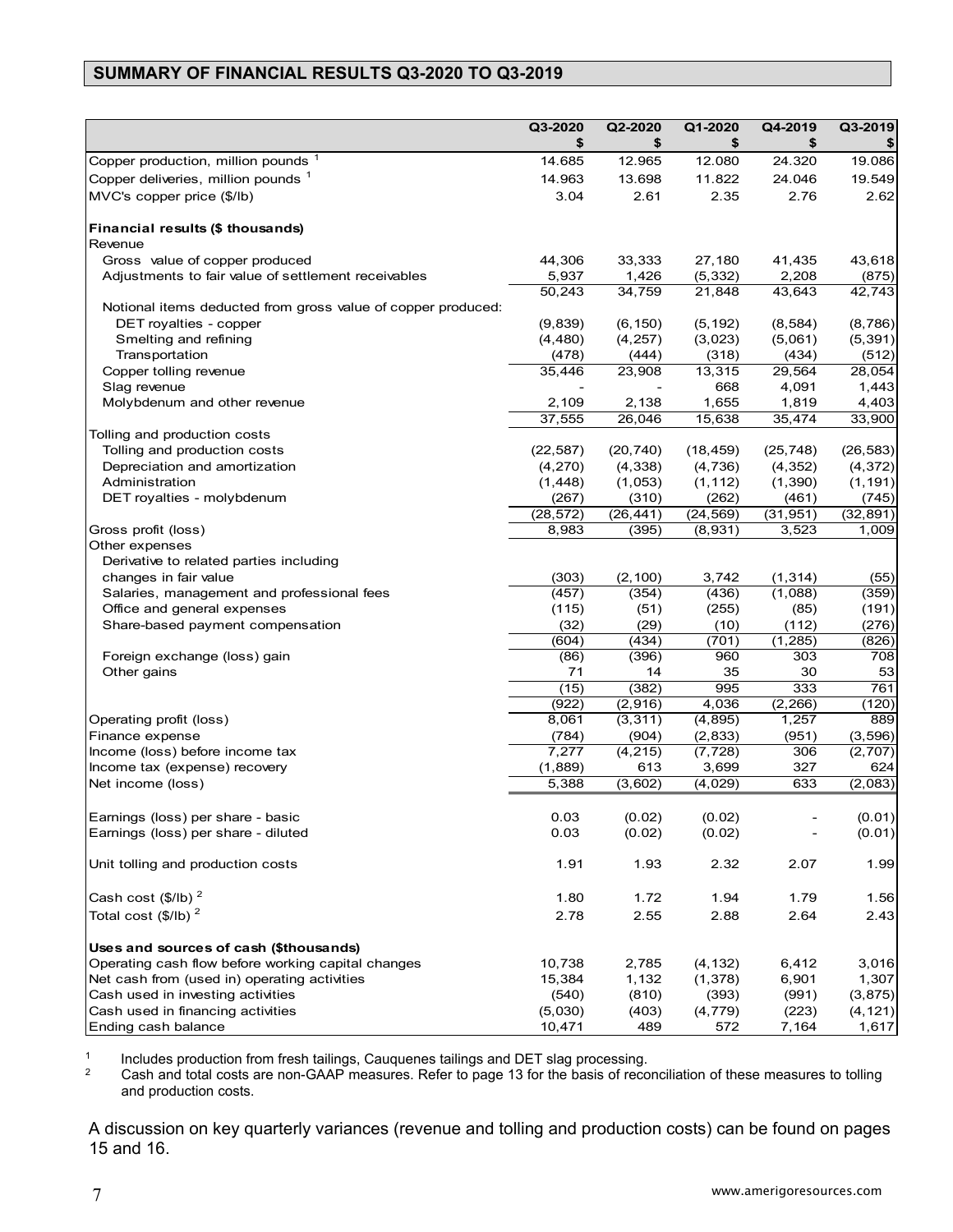#### **OPERATING RESULTS**

Copper production in Q3-2020 was 14.7 million pounds (Q3-2019: 19.1 million pounds), comprising 8.0 million pounds from Cauquenes (Q3-2019: 11.1 million pounds) and 6.7 million pounds from fresh tailings (Q3-2019: 5.0 million pounds). In Q3-2019, MVC's production also included 3.0 million pounds from slag processing.

The main factors affecting production in Q3-2020 compared to Q2-2020 were the absence of slag processing and 13 Cauquenes lost days of production in July due to strong rainfall.

Molybdenum production was 0.4 million pounds (Q3-2019: 0.5 million pounds).

|                                    | Q3-2020    | Q3-2019    |
|------------------------------------|------------|------------|
| <b>FRESH TAILINGS</b>              |            |            |
| Tonnes per day                     | 119,285    | 118,296    |
| Operating days                     | 92         | 92         |
| Tonnes processed                   | 10,974,235 | 10,883,200 |
| Copper grade (%)                   | 0.136%     | 0.110%     |
| Copper recovery                    | 20.3%      | 18.8%      |
| Copper produced (M lbs)            | 6.68       | 4.99       |
| <b>CAUQUENES TAILINGS</b>          |            |            |
| Tonnes per day                     | 55,216     | 58,449     |
| Operating days                     | 79         | 90         |
| Tonnes processed                   | 4,362,040  | 5,226,443  |
| Copper grade (%)                   | 0.245%     | 0.270%     |
| Copper recovery                    | 34.0%      | 35.7%      |
| Copper produced (M lbs)            | 8.00       | 11.10      |
| Fresh tailings + Cauquenes (M lbs) | 14.68      | 16.09      |
| <b>SLAG PROCESSING</b>             |            |            |
| Tonnes processed                   |            | 33,885     |
| Copper grade (%)                   |            | 5.0%       |
| Copper recovery                    |            | 80.5%      |
| Copper produced (M lbs)            |            | 3.00       |
| <b>COPPER</b>                      |            |            |
| Total copper produced (M lbs)      | 14.68      | 19.09      |
| <b>MOLYBDENUM</b>                  |            |            |
| Total molybdenum produced (M lbs)  | 0.37       | 0.53       |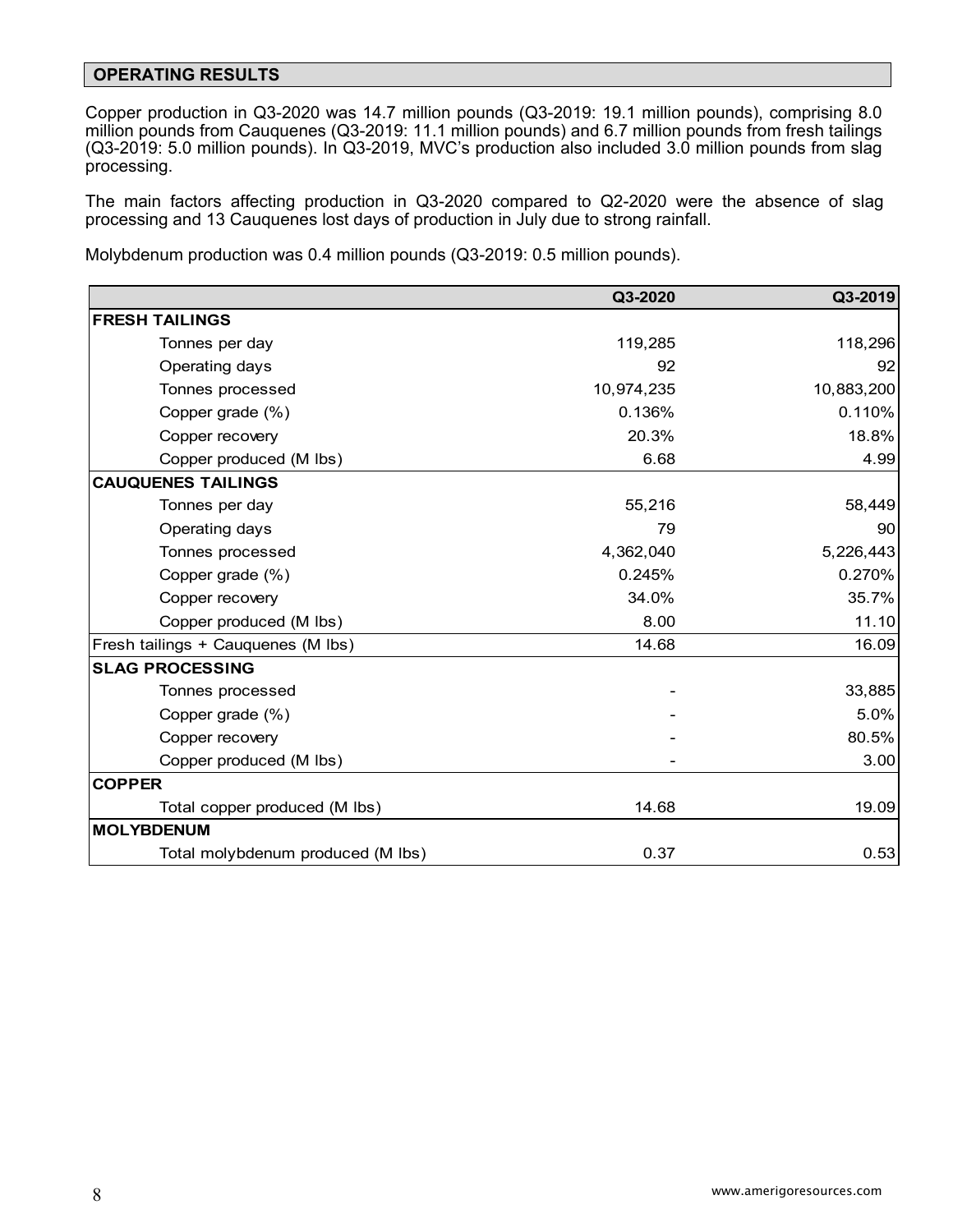|                             | <b>July 2020</b> | August 2020 | September 2020 | Q3-2020    |
|-----------------------------|------------------|-------------|----------------|------------|
| <b>Fresh tailings</b>       |                  |             |                |            |
| Tonnes per day              | 103,173          | 121,286     | 133,867        | 119,285    |
| Operating days              | 31               | 31          | 30             | 92         |
| Tonnes processed            | 3,198,361        | 3,759,858   | 4,016,016      | 10,974,235 |
| Copper grade                | 0.145%           | 0.127%      | 0.137%         | 0.136%     |
| Copper recovery             | 22%              | 19%         | 20%            | 20%        |
| Copper produced (M lbs)     | 2.27             | 2.02        | 2.39           | 6.68       |
| <b>Cauquenes tailings</b>   |                  |             |                |            |
| Tonnes per day              | 50,071           | 57,723      | 53,793         | 55,216     |
| Operating days              | 18               | 31          | 30             | 79         |
| Tonnes processed            | 940,953          | 1,807,295   | 1,613,792      | 4,362,040  |
| Copper grade                | 0.248%           | 0.247%      | 0.240%         | 0.245%     |
| Copper recovery             | 34%              | 34%         | 35%            | 34%        |
| Copper produced (M lbs)     | 1.70             | 3.29        | 3.01           | 8.00       |
| Copper produced (M lbs)     | 3.97             | 5.31        | 5.40           | 14.68      |
| Cash cost (\$/pound copper) | 1.95             | 1.79        | 1.70           | 1.80       |

Q3-2020 copper production results were positively impacted compared to Q1-2020 and Q2-2020 by an increase in tonnage processing at Cauquenes as more water became available in MVC following a return to almost normal rainfall levels. MVC had reduced Cauquenes tonnage processing in February 2020 in response to severe drought conditions then present in central Chile.

In Q3-2020, processing rates averaged 119,285 TPD for fresh tailings and 55,216 TPD for Cauquenes, higher than expected in both cases. Copper grade in fresh tailings and Cauquenes copper recovery were slightly higher than expected. Operating days in Q3-2020 were 92/92 for fresh tailings and 79/92 for Cauquenes, where 13 days of operation were lost in July due to strong rainfall.

MVC's operations continued through Q3-2020 without any significant disruptions due to COVID-19.

YTD-2020 rainfall has increased the water reserves at Colihues from a low point of 300,000 cubic meters earlier in 2020 to 10 million cubic meters, a level not seen since January 2018. These existing water reserves are enough for MVC to maintain Cauquenes tonnage processing into H1-2021, at the start of the 2021 annual rain season.

The Company's production forecast for Q4-2020 assumes the known impact of debottlenecking initiatives implemented at MVC to date. Under these assumptions, MVC estimates that it will produce 56.8 million pounds of copper in 2020, an increase from prior guidance of 55.7 million pounds. Annual cash cost is projected at \$1.78/lb compared to prior guidance of \$1.67/lb due to the appreciation of the Chilean pesos in response to stronger copper prices.

MVC is finalizing with its technical consultants an implementation plan of additional initiatives to improve plant performance.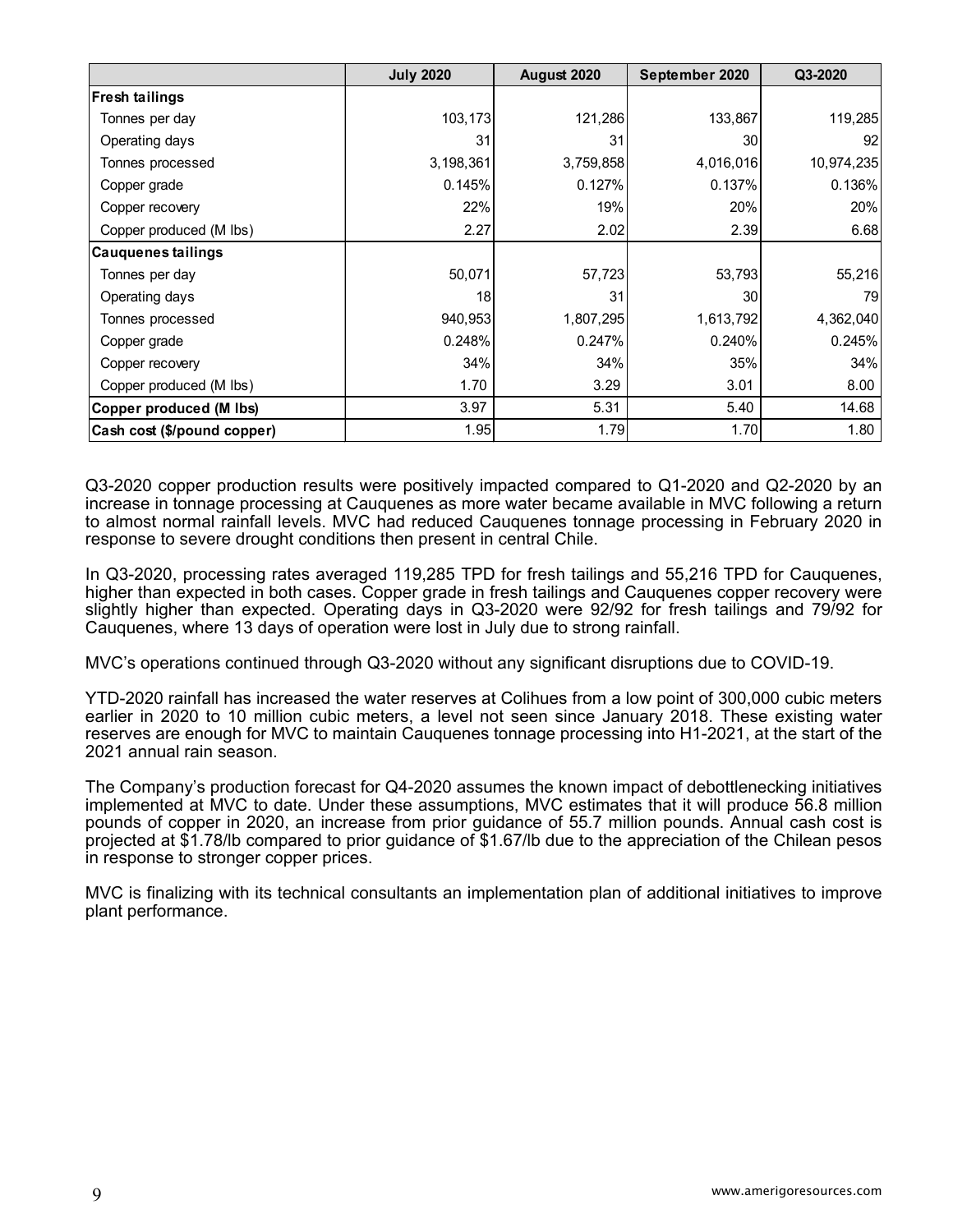#### **FINANCIAL RESULTS – Q3-2020**

Net income in Q3-2020 was \$5.4 million (Q3-2019: net loss of \$2.1 million), due to higher copper prices, the effect of \$5.9 million in positive revenue settlement adjustments (Q3-2019: negative adjustments of \$0.9 million) and lower tolling and production costs.

#### **Revenue**

Revenue in Q3-2020 was \$37.6 million (Q3-2019: \$33.9 million).

| (Expressed in thousands)                                     | Q3-2020  | Q3-2019  |
|--------------------------------------------------------------|----------|----------|
|                                                              |          |          |
| Average LME copper price per pound                           | 2.96     | 2.63     |
| Gross value of copper produced                               | 44,306   | 43,618   |
|                                                              |          |          |
| Adjustments to fair value of settlement receivables          | 5,937    | (875)    |
|                                                              | 50,243   | 42,743   |
| Notional items deducted from gross value of copper produced: |          |          |
| DET royalties - copper                                       | (9,839)  | (8,786)  |
| Smelting and refining charges                                | (4, 480) | (5, 391) |
| Transportation                                               | (478)    | (512)    |
| Copper tolling revenue                                       | 35,446   | 28,054   |
| Slag revenue                                                 |          | 1,443    |
| Molybdenum revenue                                           | 2,109    | 4,403    |
| Revenue                                                      | 37,555   | 33,900   |
| MVC's copper price (\$/lb)                                   | 3.04     | 2.62     |
| MVC's molybdenum price (\$/lb)                               | 7.37     | 11.24    |

MVC produces copper concentrates under a tolling agreement with DET. Title to the copper concentrates produced by MVC is retained by DET and MVC earns tolling revenue, calculated as the gross value of copper produced at applicable market prices, plus or minus adjustments to the fair value of settlement receivables, net of notional items (DET copper royalties, treatment and refining charges and transportation costs).

Copper revenue is billed weekly based on the tolling activity of the preceding week, which is measured by the production of copper concentrates. Additional billings are done monthly based on the tolling activity for the full month, less weekly billings, and to bill for pricing term differences, as disclosed in the following paragraph.

MVC's compensation is determined in accordance with annual industry benchmarks for pricing terms and smelting and refining charges. In 2020, it is based on the average London Metal Exchange ("LME") copper price for the third month following delivery of copper concentrates produced under the tolling agreement  $("M+3")$ . Accordingly, final pricing for copper produced by MVC is determined based on the average LME copper price of the third month following delivery of copper, which for September 2020 deliveries will be the average LME copper price for December 2020. This variable difference gives rise to a derivative, changes in the fair value of which are recognized in revenue as settlement receivables.

The average LME copper price in Q3-2020 was \$2.96/lb (Q3-2019: \$2.63/lb) and MVC's average copper price was \$3.04/lb (Q3-2019: \$2.62/lb). Differences between the average LME copper price and MVC's average copper price result from the pricing terms that applied in the period.

At September 30, 2020, the provisional copper price used by MVC was \$3.04/lb. The Company's financial performance is very sensitive to changes in copper prices. For example, a 10% increase or decrease in copper prices from the \$3.04/lb price would result in a \$4.5 million change in copper tolling revenue expected in Q4-2020.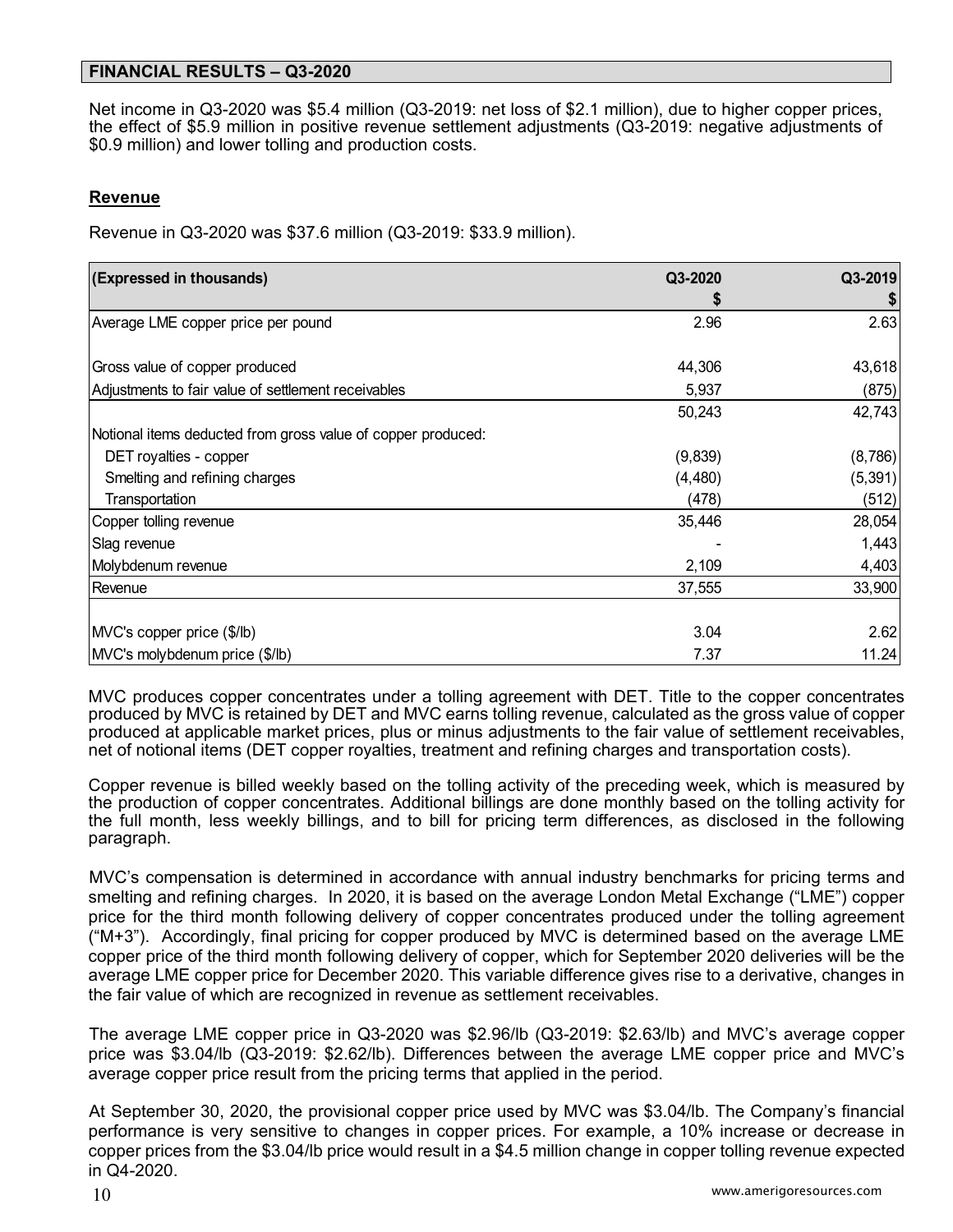DET royalties on copper production are a notional item deducted from MVC's gross value of copper produced. In Q3-2020, DET notional copper royalties were \$9.8 million, (Q3-2019: \$8.8 million) due to higher copper prices during the quarter.

We disclose the terms for DET notional copper royalties and molybdenum royalties under Agreements with Codelco's DET (page 19).

Molybdenum produced by MVC is predominantly sold under a written sales agreement with Molymet. Revenue is billed monthly based on the amount of concentrates delivered during the preceding month. Molymet can elect different pricing terms monthly. In Q3-2020, the pricing terms elected were M and M+1 in respect of the average Platt's molybdenum dealer oxide price of the month of sale. This variable difference also gives rise to a derivative, which is valued at fair value through profit or loss.

In Q3-2020, MVC's average molybdenum sales price was \$7.37/lb (Q3-2019: \$11.24/lb). At September 30, 2020, molybdenum sales were provisionally priced at \$8.30/lb. A 10% increase or decrease in this price would result in price-driven revenue settlement adjustments of \$0.2 million.

MVC charges DET a flat processing fee per tonne processed.

| (Expressed in thousands)                  | Q3-2020 | Q3-2019 |
|-------------------------------------------|---------|---------|
|                                           | \$      | \$      |
| Direct tolling and production costs       |         |         |
| Power costs                               | 7,801   | 8,418   |
| Direct labour                             | 2,770   | 2,475   |
| Grinding media                            | 1,957   | 2,545   |
| Lime costs                                | 2,094   | 2,090   |
| Other direct tolling / production costs   | 7,965   | 11,055  |
|                                           | 22,587  | 26,583  |
| Depreciation and amortization             | 4,270   | 4,372   |
| Administration                            | 1,448   | 1,191   |
| DET royalties - molybdenum                | 267     | 745     |
| Tolling and production costs              | 28,572  | 32,891  |
| Unit tolling and production costs (\$/lb) | 1.91    | 1.99    |

# **Tolling and Production Costs**

During Q3 2020, power costs decreased by \$0.6 million or 7% compared to Q3-2019 due to lower rates (Q3-2020: 0.0968/kWh compared to Q3-2019's rate of \$0.1044/kWh) and a 3% decrease in power consumption.

During Q3 2020, direct labor costs increased by \$0.3 million due to \$0.2 million spent on severance payments and grinding media costs decreased by \$0.6 million from lower consumption.

In aggregate, during Q3 2020, other direct tolling costs decreased by \$3.1 million, mostly due to inventory variations which were \$2.2 million higher in Q3-2019 due to higher costs used to value inventory and stronger deliveries compared to production in that period.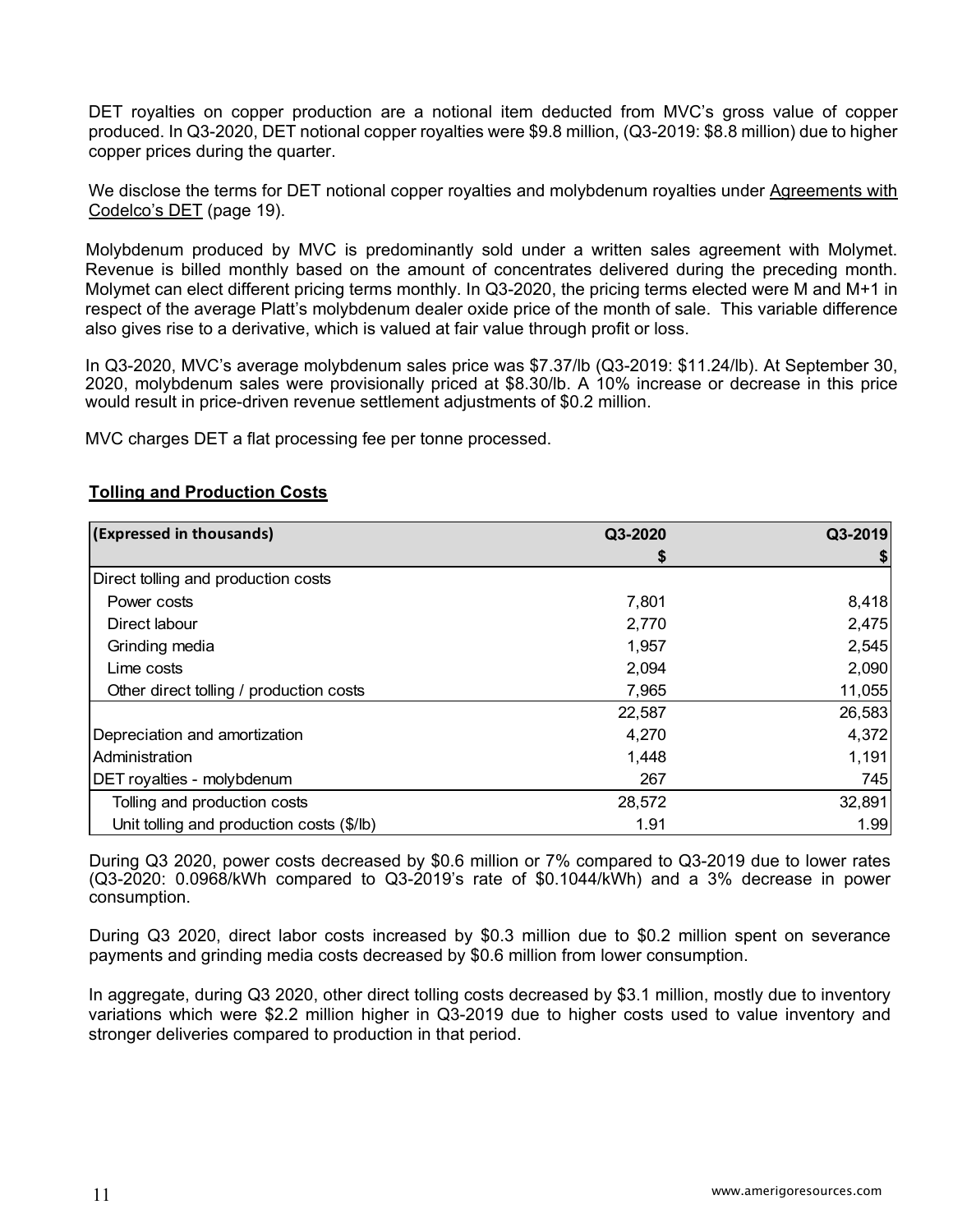| (Expressed in thousands)                      | Q3-2020 | Q3-2019 |
|-----------------------------------------------|---------|---------|
|                                               | S       |         |
| Other direct tolling costs                    |         |         |
| Molybdenum production costs                   | 1,552   | 1,821   |
| Maintenance, excluding labour                 | 1,539   | 1,677   |
| Cauquenes extraction costs                    | 1,264   | 1,426   |
| Industrial water                              | 1,106   | 780     |
| Process control, environmental and safety     | 644     | 556     |
| Copper reagents                               | 636     | 563     |
| Subcontractors, support services              | 549     | 628     |
| Inventory adjustments                         | 461     | 2,659   |
| Filtration and all other direct tolling costs | 215     | 222     |
| Direct slag processing costs                  |         | 723     |
|                                               | 7,965   | 11,055  |

| (S/lb Cu)                                     | Q3-2020 | Q3-2019 |
|-----------------------------------------------|---------|---------|
| Other direct tolling costs                    |         |         |
| Molybdenum production costs                   | 0.11    | 0.11    |
| Maintenance, excluding labour                 | 0.10    | 0.10    |
| Cauquenes extraction costs                    | 0.09    | 0.09    |
| Industrial water                              | 0.08    | 0.05    |
| Subcontractors, support services              | 0.04    | 0.04    |
| Process control, environmental and safety     | 0.04    | 0.03    |
| Copper reagents                               | 0.04    | 0.03    |
| Inventory adjustments                         | 0.03    | 0.16    |
| Filtration and all other direct tolling costs | 0.01    | 0.01    |
| Direct slag processing costs                  |         | 0.04    |
|                                               | 0.54    | 0.66    |

Depreciation and amortization in Q3-2020 were \$4.3 million (Q3-2019: \$4.4 million) due to the lower asset base at MVC.

Administration expenses during Q3-2020 were \$1.4 million (Q3-2019: \$1.2 million) and included \$0.01 million in severance payments paid in Q3-2020.

# **Other Gains and Expenses**

Other expenses of \$0.9 million in Q3-2020 (Q3-2019: \$0.1 million) are costs not related to MVC's production operations, and include:

- General and administration expenses of \$0.6 million (Q3-2019: \$0.8 million) including share-based payments of \$nil (Q3-2019: \$0.3 million), salaries, management and professional fees of \$0.5 million (Q3-2019: \$0.4 million) and office and general expenses of \$0.1 million (Q3-2019: \$0.2 million).
- A \$0.3 million expense associated with the derivative to related parties (Q3-2019: \$0.1 million expense), including actual amounts paid or accrued to related parties of \$0.3 million (Q3-2019: \$0.3 million) and a \$nil change in the derivatives' fair value (Q3-2019: decrease in value of \$0.2 million).
- Other gains (losses) of \$nil in Q3-2020 (Q3-2019: other gains of \$0.8 million) comprised of a foreign exchange expense of \$0.1 million (Q3-2019: foreign exchange gain of \$0.7 million) and other gains of \$0.1 million (Q3-2019: \$0.1 million).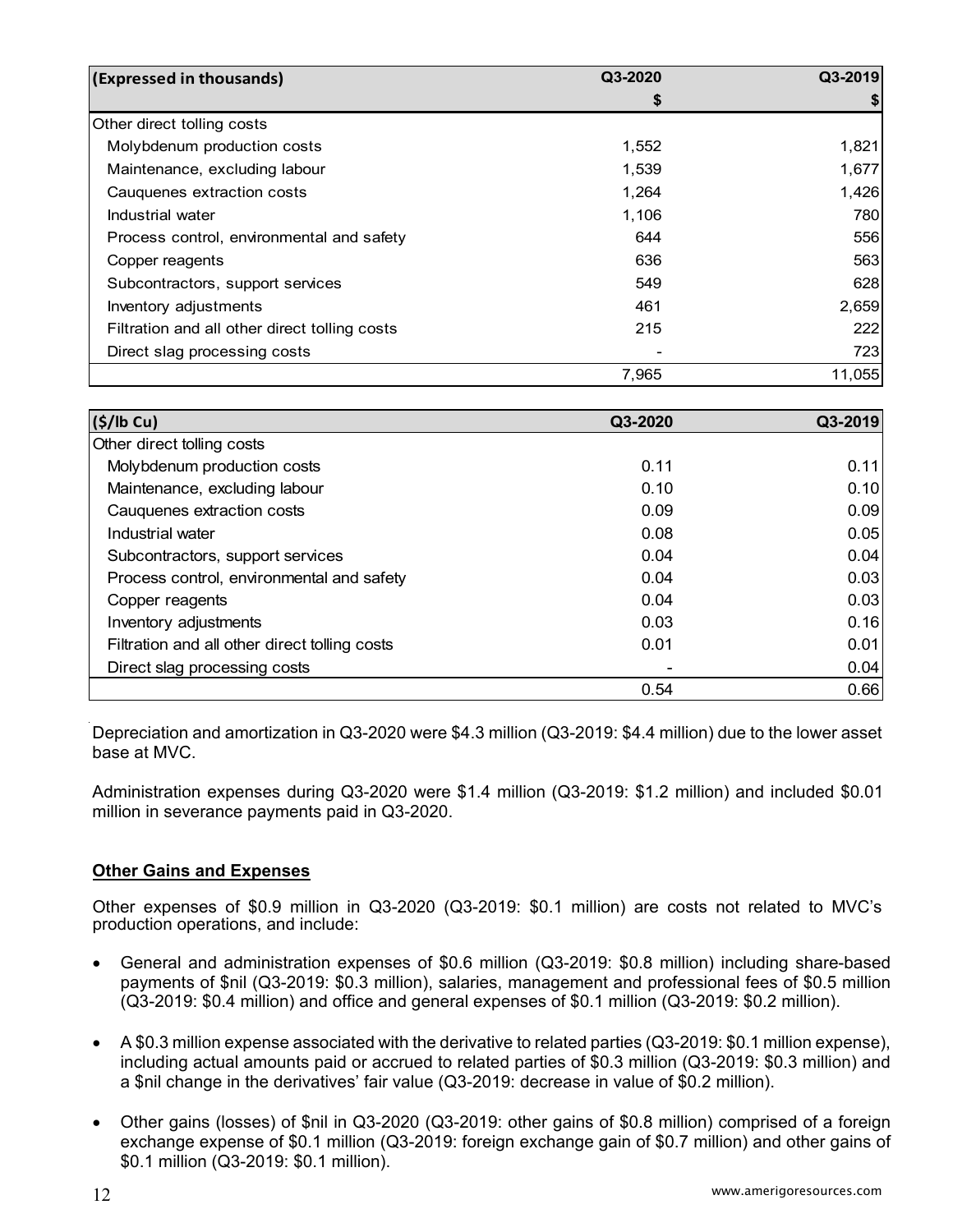The Company's finance expense in Q3-2020 was \$0.8 million (Q3-2019: \$3.6 million) which includes interest on loans, leases and bank charges of \$1.2 million (Q3-2019: \$1.2 million) and a gain on fair value changes on an interest rate swap ("IRS") of \$0.3 million (Q3-2019: loss of \$0.8 million). In Q3-2019, finance expense also included a loss on modification of debt of \$1.6 million.

Income tax expense in Q3-2020 was \$1.9 million, fully in connection with deferred income tax. In Q3-2019 the Company posted income tax recovery of \$0.6 million, fully in connection with deferred income tax.

Deferred income tax recovery or expense results from the changes to deferred income tax liabilities, arising predominantly from the differences between the book and tax values of MVC's property, plant and equipment. Deferred tax liabilities do not represent income tax payable.

#### **Cash Cost and Total Cost**

Cash cost and total cost are non-GAAP measures prepared on a basis consistent with the industry standard Brook Hunt definitions.

The Company believes that these measures provide additional information to evaluate corporate performance. Management also uses these measures to monitor internal performance.

A reconciliation of tolling and production costs to cash cost and total cost in Q3-2020 and Q3-2019 is presented below:

| (Expressed in thousands)        | Q3-2020  | Q3-2019  |
|---------------------------------|----------|----------|
|                                 | S        |          |
| Tolling and production costs    | 28,572   | 32,891   |
| Add (deduct):                   |          |          |
| DET notional royalties - copper | 9,840    | 8,786    |
| Smelting and refining           | 4,481    | 5,391    |
| Transportation costs            | 478      | 512      |
| Inventory adjustments           | (461)    | (2,659)  |
| By-product credits              | (2, 110) | (5, 846) |
| Total cost                      | 40,800   | 39,075   |
| Deduct:                         |          |          |
| DET notional royalties - copper | (9,840)  | (8,786)  |
| DET royalties - molybdenum      | (266)    | (745)    |
|                                 | (10,106) | (9, 531) |
| Depreciation and amortization   | (4,271)  | (4, 372) |
| Cash cost                       | 26,423   | 25,172   |
| Pounds of copper tolled from    |          |          |
| fresh and old tailings          | 14.68    | 16.09    |
| Cash cost (\$/lb)               | 1.80     | 1.56     |
| Total cost (\$/lb)              | 2.78     | 2.43     |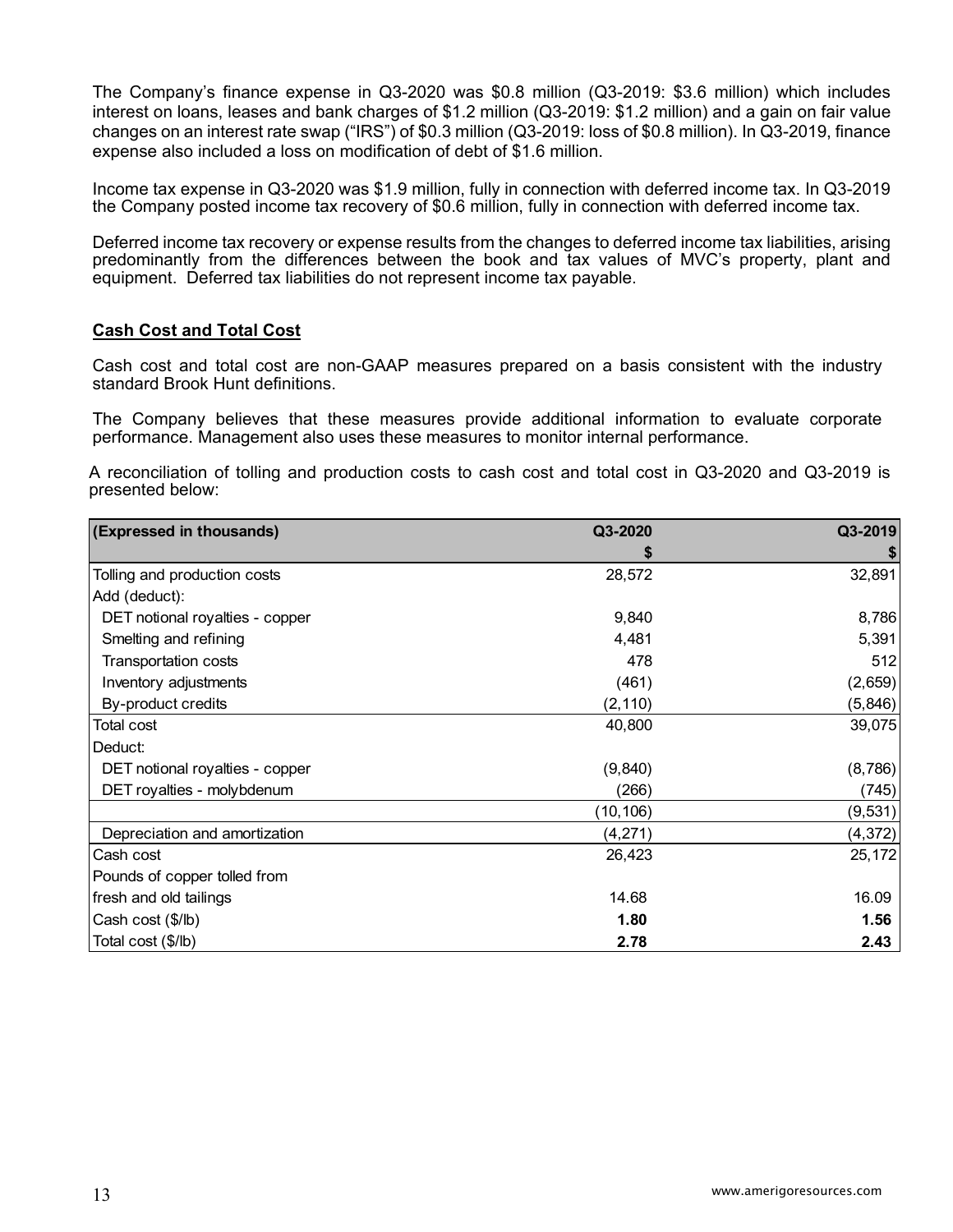The Company's trailing quarterly cash costs were:

| (\$/lb of copper produced) | Q3-2020 | Q2-2020 | Q1-2020 | Q4-2019 | Q3-2019 |
|----------------------------|---------|---------|---------|---------|---------|
| Power costs                | 0.54    | 0.51    | 0.52    | 0.52    | 0.52    |
| Smelting & refining        | 0.31    | 0.33    | 0.28    | 0.32    | 0.33    |
| Lime                       | 0.14    | 0.12    | 0.17    | 0.15    | 0.13    |
| Grinding media             | 0.13    | 0.15    | 0.12    | 0.15    | 0.16    |
| Administration             | 0.10    | 0.08    | 0.10    | 0.09    | 0.07    |
| Transportation             | 0.03    | 0.03    | 0.03    | 0.03    | 0.03    |
| Other direct costs         | 0.68    | 0.66    | 0.93    | 0.91    | 0.68    |
| By-product credits         | (0.14)  | (0.16)  | (0.21)  | (0.38)  | (0.36)  |
| Cash Cost                  | \$1.80  | \$1.72  | \$1.94  | \$1.79  | \$1.56  |

Cash cost increased in Q3-2020 by \$0.24/lb compared to Q3-2019 mainly due to a decrease of \$0.22/lb in by-product credits, of which \$0.13/lb was associated with lower molybdenum production and prices in Q3- 2019. By-product credits in Q3-2019 also included \$0.09/lb from slag processing (Q3-2020: nil).

The Company's trailing quarterly total costs were:

| (\$/lb of copper produced)              | Q3-2020 | Q2-2020 | Q1-2020 | Q4-2019 | Q3-2019 |
|-----------------------------------------|---------|---------|---------|---------|---------|
| Cash cost                               | 1.80    | 1.72    | 1.94    | 1.79    | 1.56    |
| <b>DET</b> notional royalites/royalties | 0.69    | 0.50    | 0.50    | 0.57    | 0.60    |
| Amortization/depreciation               | 0.29    | 0.33    | 0.44    | 0.28    | 0.27    |
| <b>Total Cost</b>                       | \$2.78  | \$2.55  | \$2.88  | \$2.64  | \$2.43  |

Total cost was \$2.78/lb (Q3-2019: \$2.43/lb), due to a \$0.24/lb increase in cash cost, a \$0.09/lb increase in DET notional royalties resulting from higher copper prices and a \$0.02/lb increase in depreciation.

## **FINANCIAL RESULTS – NINE MONTHS ENDED SEPTEMBER 30, 2020**

YTD-2020, the Company posted a net loss of \$2.2 million or \$0.01 LPS (YTD-2019: \$10.0 million or \$0.06 LPS), a reduction in net loss of \$7.8 million.

While revenue in YTD-2020 of \$79.2 million lagged behind revenue in YTD-2019 of \$84.3 million due to lower production, the effect of significantly lower copper prices in Q1-2020 and Q2-2020 and the COVID-19 global pandemic, the Company's financial performance YTD-2020 was positively impacted by a reduction of \$7.8 million in tolling and production costs, allowing for a reduced gross loss of \$0.3 million in YTD-2020 compared to a gross loss of \$3.1 million in YTD-2019.

Other gains in YTD-2020 were \$0.2 million (YTD-2019: other expenses of \$3.0 million) due to a reduction of \$1.4 million in general and administration costs (from reductions of \$1.3 million share-based compensation expense and \$0.1 million in office and general expense) and a \$2.1 million reduction in the derivative to related parties associated with fair value changes to the derivative, mitigated by a decrease of \$0.2 million in foreign exchange gains.

YTD-2020, finance expense for the Company was \$4.5 million (YTD-2019: \$6.9 million). Finance expense was higher in YTD-2019 in connection with higher debt levels in that period and one-time costs and losses incurred in connection with a debt refinance in Q3-2019.

In YTD-2020, the Company posted an income tax recovery of \$2.4 million (YTD-2019: \$3.0 million).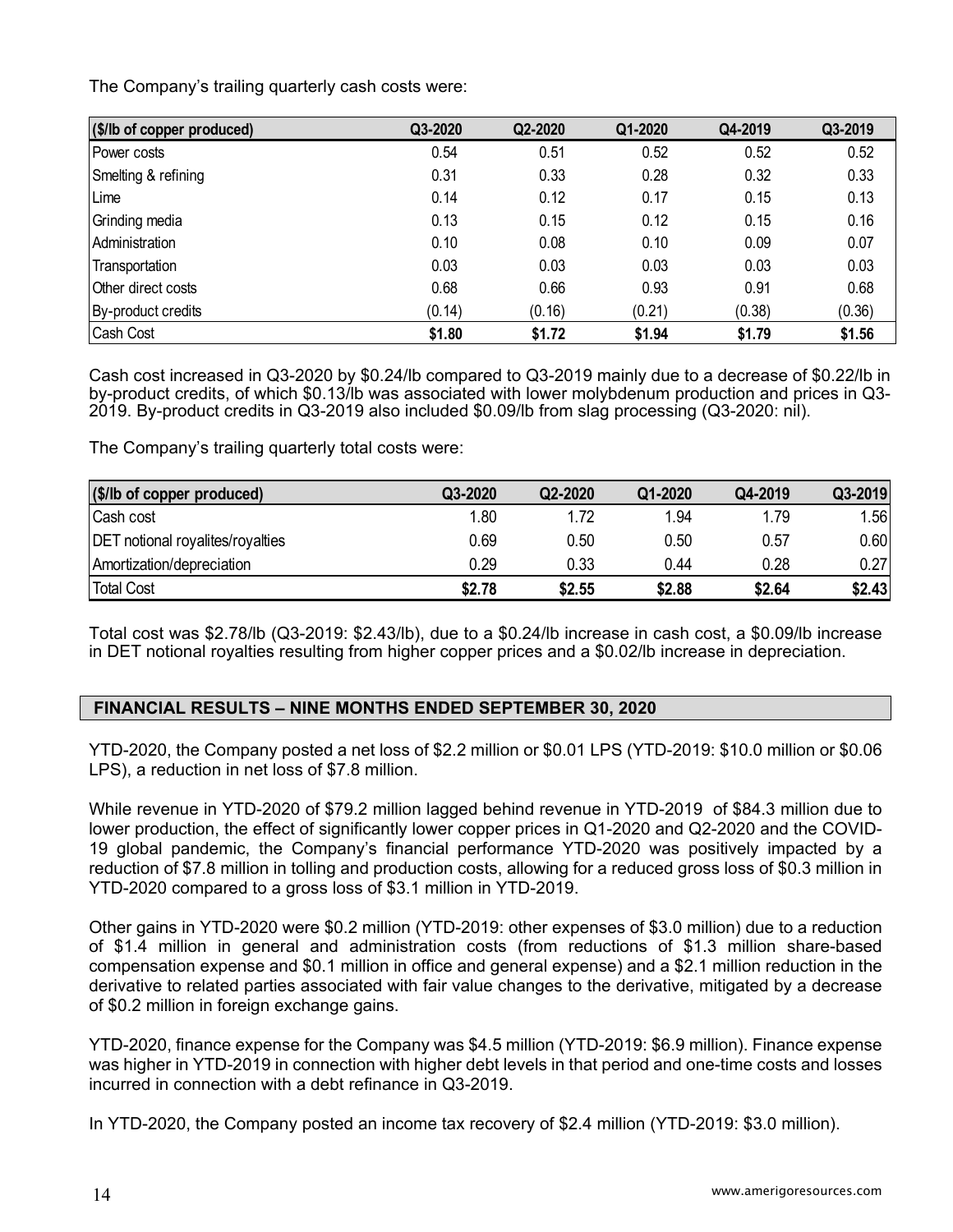## **COMPARATIVE PERIODS**

Amerigo's quarterly financial statements are reported under IFRS applicable to interim financial reporting.

The following tables provide highlights from Amerigo's financial statements of quarterly results for the past eight quarters.

|                               | Q3-2020 | Q2-2020 | Q1-2020 | Q4-2019 |
|-------------------------------|---------|---------|---------|---------|
|                               |         |         |         |         |
|                               |         |         |         |         |
| Total revenue (thousands)     | 37,555  | 26,046  | 15,638  | 35,474  |
| Net income (loss) (thousands) | 5,388   | (3,602) | (4,029) | 633     |
| EPS (LPS)                     | 0.03    | (0.02)  | (0.02)  | - 1     |
| Diluted EPS (LPS)             | 0.03    | (0.02)  | (0.02)  |         |

|                               | Q3-2019 | Q2-2019  | Q1-2019  | Q4-2018 |
|-------------------------------|---------|----------|----------|---------|
|                               |         |          | \$       |         |
|                               |         |          |          |         |
| Total revenue (thousands)     | 33,900  | 22,692   | 27,736   | 37,582  |
| Net (loss) income (thousands) | (2,083) | (6, 564) | (1, 399) | 5,120   |
| EPS (LPS)                     | (0.01)  | (0.04)   | (0.01)   | 0.03    |
| Diluted EPS (LPS)             | (0.01)  | (0.04)   | (0.01)   | 0.03    |

Quarterly revenue variances result mostly from higher or lower copper deliveries (a factor of quarterly production), MVC's copper price (a factor of market prices) and adjustments to the fair value of settlement receivables.

The Company's revenues are highly sensitive to these variables, as summarized below:

|                                     | Q3-2020 | Q2-2020 | Q1-2020 | Q4-2019 | Q3-2019 | Q2-2019 | Q1-2019 | Q4-2018 |
|-------------------------------------|---------|---------|---------|---------|---------|---------|---------|---------|
| Copper sales/deliveries             | 15.0    | 13.7    | 11.8    | 15.5    | 16.6    | 13.4    | 12.9    | 17.6    |
| MVC's copper price                  | 3.04    | 2.61    | 2.35    | 2.76    | 2.62    | 2.67    | 2.92    | 2.77    |
| Settlement adjustments <sup>2</sup> | 4.77    | (.00)   | (3.01)  | 1.04    | (0.55)  | 1.72    | 0.85    | 0.41    |

<sup>1</sup> Million pounds of copper sold under a tolling agreement with DET.<br><sup>2</sup> Adjustments to fair value of copper settlement receivables, expressed in millions of dollars.

In Q4-2018, copper deliveries remained at record level and MVC's copper price improved slightly to \$2.77/lb with positive settlement adjustments of \$0.4 million. In Q1-2019 and Q2-2019, copper deliveries were substantially lower than in preceding quarters because of low plant recoveries, resulting from MVC's mining plan sequence. Copper prices in Q1-2019 were stronger than in the second half of 2018, but in Q2-2019 declined again resulting in \$1.7 million in negative price adjustments. In Q3-2019 copper prices continued to decline but the quarter to quarter decline was substantially lower than in the preceding quarter, resulting in lower negative settlement adjustments. Deliveries improved due to higher production. In Q4-2019 copper prices recovered and the Company had positive settlement adjustments of \$1.0 million, but deliveries were lower than in Q3-2019. In Q1-2020, copper deliveries declined because of lower production driven by MVC's water preservation efforts due to drought conditions in central Chile and low plant recoveries. Additionally, copper prices dropped sharply due to the COVID-19 global pandemic, affecting quarterly revenue, and resulting in \$3.0 million in negative adjustments to prior quarter sales. In Q2-2020, revenue was positively impacted by a recovery in copper prices, an increase in copper delivered during the quarter and reduced final copper adjustments to prior quarter sales. In Q3-2020 revenue was again positively impacted by both an increase in copper prices and an increase in copper delivered during the quarter.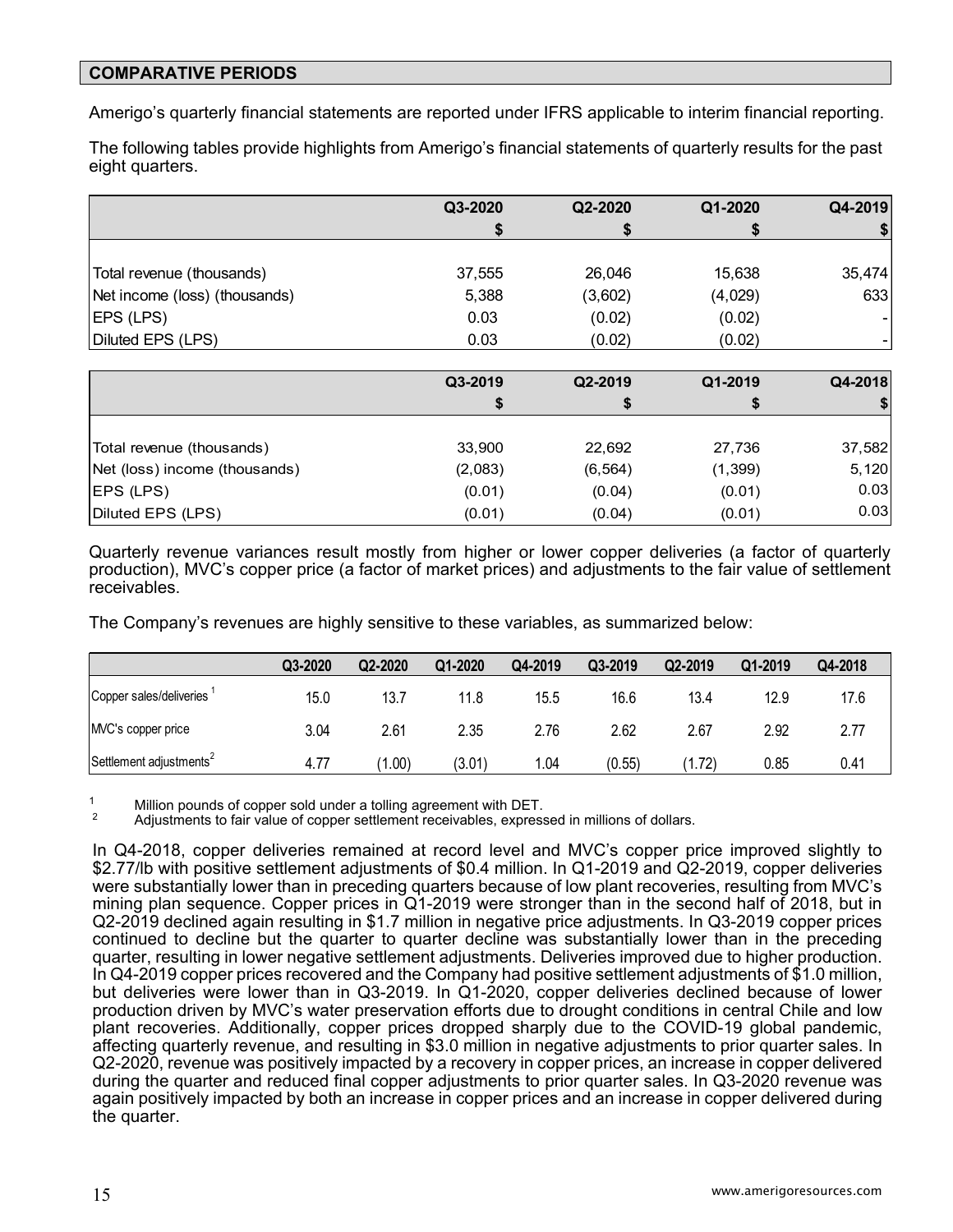In addition to revenue variances, the Company's quarterly results in the most recent eight quarters were also affected by higher or lower cost of sales:

|                                      | Q3-2020 | Q2-2020 | Q1-2020 | Q4-2019 | Q3-2019 | Q2-2019 | Q1-2019 | Q4-2018 |
|--------------------------------------|---------|---------|---------|---------|---------|---------|---------|---------|
| Tolling and production costs         | 28.57   | 26.44   | 24.57   | 31.95   | 32.89   | 28.79   | 25.76   | 27.50 I |
| Unit tolling and production $cost^2$ | .91     | .93     | 2.32    | 2.07    | .99     | 2.08    | 1.99    | .56     |

 $\frac{1}{2}$  Million of dollars.

2 Tolling and production costs divided over pounds of copper delivered.

Tolling and production costs are affected by production levels, input costs (particularly power, lime and grinding media costs) and the depreciation or appreciation of the Chilean peso to the U.S. dollar. Total Q3- 2018 costs increased due to higher production but decreased on a unit basis, and in Q4-2018 decreased both in respect of total and unit cost. In Q1-2019 total tolling and production costs decreased due to lower production, but the lower production drove unit costs higher. In Q2-2019, inventory variations increased tolling and production costs by \$3.5 million compared to the preceding quarter. In Q3-2019 total tolling and production costs increased due to higher deliveries which in turn resulted in lower unit costs. In Q4-2019, tolling and production costs included \$2.3 million in signing bonuses paid to MVC workers, increasing unit costs as there was no higher output associated with this cost. Tolling and production costs declined in Q1- 2020 due to a lower contractual power cost and other cost mitigation initiatives, but unit costs increased due to lower production levels in the quarter. In Q2-2020, total tolling and production costs increased due to higher production levels but decreased on a unit cost basis. In Q3-2020, total tolling and production costs increased due to higher production levels but decreased on a unit cost basis.

# **LIQUIDITY and FINANCIAL POSITION**

## **Cash Flow from Operations**

In Q3-2020, the Company generated net cash from operating activities of \$15.4 million (Q3-2019: \$1.3 million). YTD-2020 net cash generated from operating activities was \$15.1 million (YTD-2019: \$2.8 million).

Excluding the effect of changes in working capital accounts, the Company generated \$10.7 million in cash from operations in Q3-2020 (Q3-2019: \$3.0 million). YTD-2020 net cash from operating activities was \$9.4 million (YTD-2019: \$3.4 million).

The Company operates in a cyclical industry with cash flow generating capacity closely correlated to market copper prices.

At September 30, 2020, the provisional copper price used by MVC was \$3.04/lb. Financial performance is very sensitive to changes in copper prices. For example, a 10% increase or decrease from the \$3.04/lb price would result in a \$4.5 million change in copper tolling revenue in Q4-2020.

## **Cash Flow Used in Financing Activities**

YTD-2020, the Company made debt repayments of \$9.4 million (YTD-2019: \$11.3 million) and made lease repayments of \$1.0 million (Q3-2019: \$1.0 million). YTD-2019 the Company also paid \$1.1 million in transaction costs associated with MVC's debt refinance.

YTD-2020 the Company received \$0.1 million in proceeds from various exercises of stock options (YTD-2019: \$0.5 million).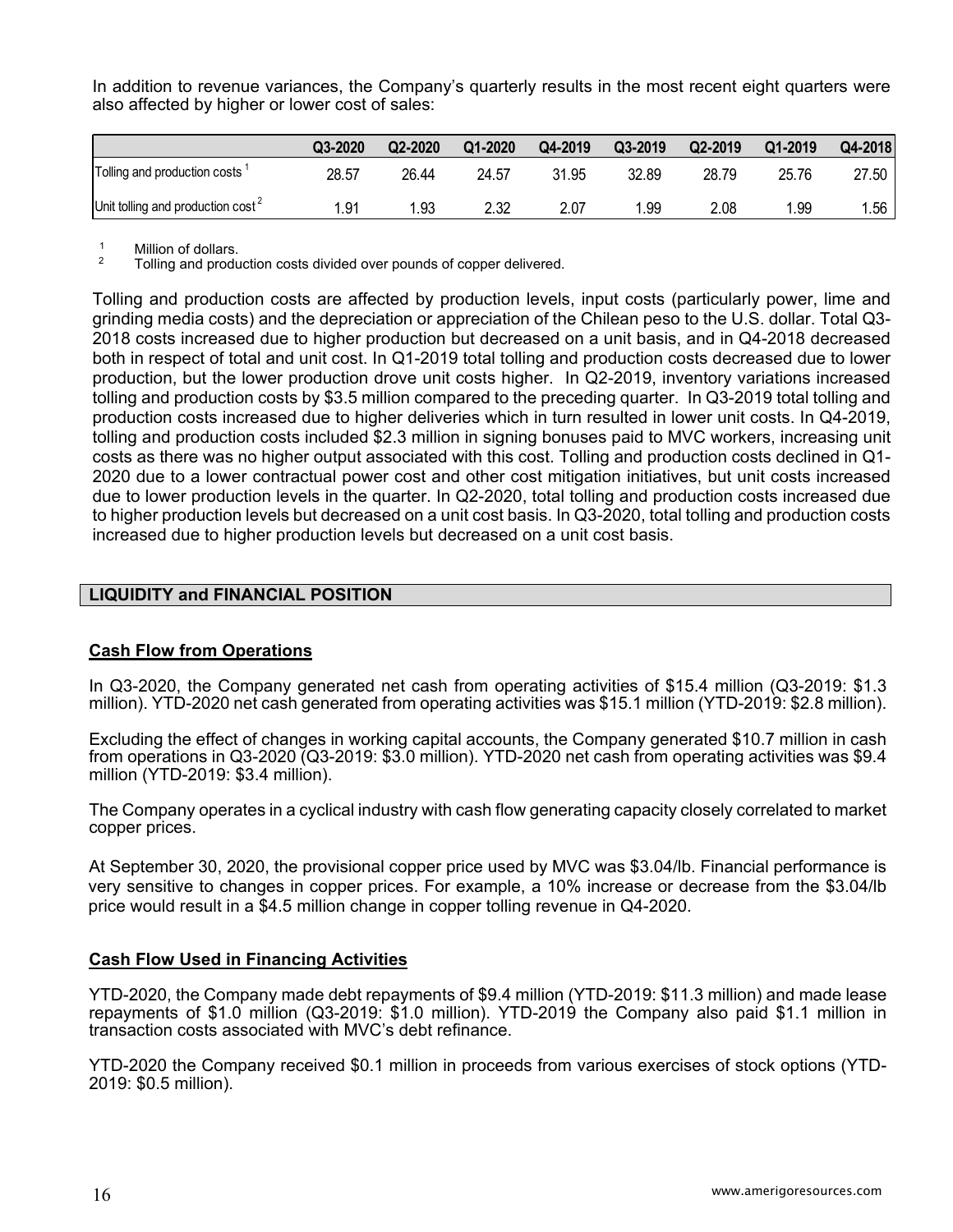# **Cash Flow used in Investing Activities**

YTD-2020, the Company used cash of \$1.8 million for payments of plant and equipment (YTD-2019: \$9.6 million) and received \$0.07 million in proceeds from the sale of investments (YTD-2019: \$0.05 million).

#### **Liquidity and Financial Position**

The Company's financial results were significantly impacted in Q1-2020 and Q2-2020 by the sharp decline in market copper prices during the period in response to the global COVID-19 pandemic. As copper prices recovered, they have contributed to a sharp improvement in financial results and the generation of operating cash flow.

The price the Company receives for the copper produced by MVC under the agreement with DET is based on the average LME copper price for the third month following delivery of the copper concentrates ("M+3"). In a period of declining copper prices, the Company is impacted both from recording quarterly copper production at a low provisional copper price, and from adjusting down the three preceding months of production to adjust from a higher provisional price to a lower final settlement price. The opposite effect takes place when copper prices recover.

In Q3-2020 the Company generated cash flow before changes in working capital of \$10.7 million, compared to \$2.8 million in Q2-2020 and cash used in operations of \$4.1 million in Q1-2020. With respect to net operating cash flow (including the changes in working capital), in Q3-2020 this was \$15.4 million, compared to \$1.1 million in Q2-2020 and net cash used in operations of \$1.4 million in Q1-2020.

In Q3-2020, in response to the low copper prices in Q1-2020 and Q2-2020, the Company reduced operating costs, suspended most capital expenditures and reached an agreement with DET to defer payment of \$7.3 million in copper settlements which were immediately due and will now be paid in twelve equal installments in 2021.

Stronger copper prices and the actions described above allowed the Company to meet its most recent scheduled debt service in September 2020 (\$4.7 million plus \$1.4 million interest), improve its cash balance at September 30, 2020 to \$10.5 million from \$0.5 million in June 30, 2020 and \$7.1 million on December 31, 2019, and reduce the Company's working capital deficiency to \$18.2 million from a \$26.7 million deficiency on June 30, 2020. At December 31, 2019, the working capital deficiency was \$15.1 million. In October 2020, the Company fully funded its debt service reserve account ("DSRA") with \$6.1 million. Refer to Borrowings, immediately below, for more information on the Company's borrowings and debt facilities.

Under these improved conditions, the Company expects to meet its debt obligations for the next 12 months from operating cash flow, assuming copper prices average at least \$2.85/lb and production and cost targets continue to be met.

#### **Borrowings**

| (Expressed in thousands)             | September 30, | December 31, |
|--------------------------------------|---------------|--------------|
|                                      | 2020          | 2019         |
|                                      |               |              |
| Consolidated bank loan               | 46,015        | 55,897       |
| <b>DET deferred settlements loan</b> | 7,246         |              |
|                                      | 53,261        | 55,897       |
|                                      |               |              |
| Comprise:                            |               |              |
| Current portion of long-term debt    | 14,215        | 10,108       |
| Long-term debt                       | 39,046        | 45,789       |
|                                      | 53,261        | 55,897       |

On March 25, 2015, MVC obtained a \$64.4 million loan facility from Scotiabank Chile ("Scotiabank") and Export Development Canada ("EDC") to finance the Cauquenes Phase One expansion (the "Cauquenes Phase One Loan"). The Cauquenes Phase One Loan had a maximum repayment term of six years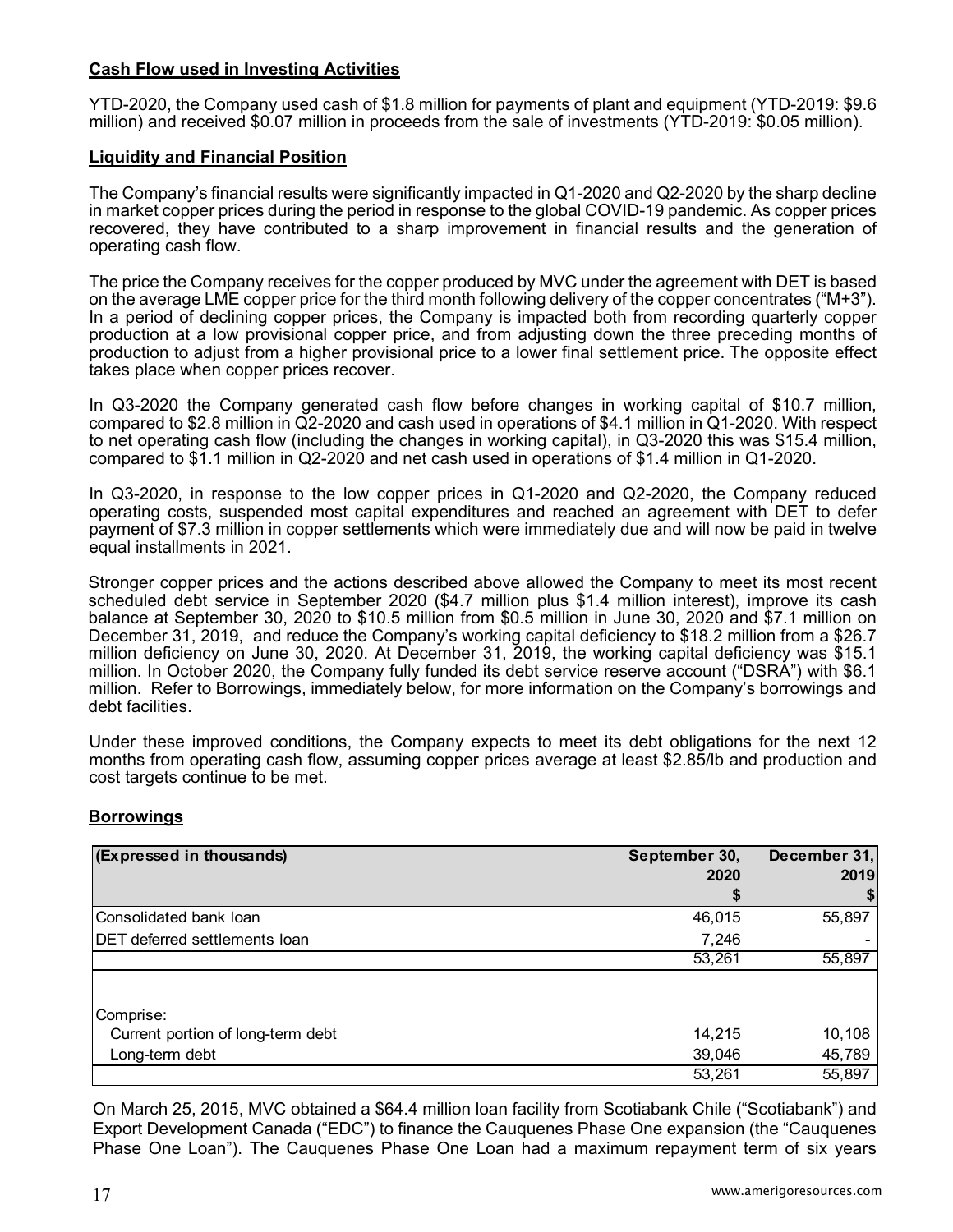consisting of twelve equal semi-annual principal payments of \$5.4 million which commenced on June 30, 2016.

On August 3, 2017, MVC obtained a \$35.3 million facility (the "Cauquenes Phase Two Loan") from Scotiabank and EDC to finance the Cauquenes Phase Two expansion. The Cauquenes Phase Two Loan had a maximum repayment term of three years consisting of six equal semi-annual principal payments of \$5.9 million which commenced on June 30, 2019.

On September 26, 2019, MVC completed a refinance of the Cauquenes Phase One and Phase Two loans, which at the time of refinance had an outstanding principal of \$56.3 million and accrued interest of \$0.8 million. Under the refinance provisions, the principal outstanding on the Cauquenes loans was structured as a four-year senior secured term loan facility (the "Consolidated Bank Loan") of \$56.3 million, provided jointly by Scotiabank and EDC.

The Consolidated Bank Loan has a maximum repayment term of 4 years to September 26, 2023 that may be shortened without penalty in accordance with the provisions of the debt agreement. Seven semi-annual installments of \$4.7 million are to be made starting together with accrued interest. The first scheduled installment was paid on March 26, 2020. A final installment of \$23.5 million plus accrued interest is to be made on September 26, 2023. Any prepayments made during the term of the loan will reduce the amount due on the final installment.

On closing of the refinance, MVC paid \$0.8 million in interest accrued on the Cauquenes loans, an IRS break fee of \$0.3 million and bank commissions of \$1.2 million. MVC also recognized a loss on modification of debt of \$1.6 million, included as finance expense in the period. The loss on modification of debt was a non-cash item arising from the application of *IFRS 9 - Financial Instruments*, under which the present value of the cash flows of the original and renegotiated debt were compared using the Company's effective interest rate, with a resulting loss and an adjustment to the carrying value of the Consolidated Bank Loan. Interest on the Consolidated Bank Loan is synthetically fixed through an IRS, accounted for at fair value through profit or loss, at a rate of 5.70% per annum for 80% of the facility. The remaining 20% of the facility is subject to a variable rate based on the US Libor six-month rate, currently 3.124% per annum. The IRS has a term to September 26, 2023.

The balance of the Consolidated Bank Loan (net of transaction costs) at September 30, 2020 was \$46.0 million (December 31, 2019: \$55.9 million).

MVC has provided security on the Consolidated Bank Loan in the form of a charge on all of MVC's assets.

 MVC is required to meet four bank covenants: current ratio (requirement of 1.2), tangible net worth (requirement of \$125.0 million), debt service coverage ratio (requirement of 1.2) and debt/EBITDA ratio (requirement < 3), measured semi-annually on June 30 and December 31. At June 30, 2020, MVC did not meet these covenants, however it received waivers from Scotiabank and EDC in respect of covenant compliance.

MVC is also required to have a DSRA which must be used to: /i/ pay the principal and interest of bank loans and amounts owing under the IRS if MVC has insufficient funds to make these payments and /ii/ fund MVC's operating expenses. If it becomes necessary to fund MVC's operations with funds from the DSRA, MVC will need to replenish the DSRA at each month's end with funds necessary to maintain a balance equal to one hundred percent of the sum of the principal, interest and IRS that are payable in the following six months. On September 28, 2020, the totality of funds in the DSRA were used to make scheduled principal and interest payments. MVC funded the debt reserve account with \$6.1 million during October 2020.

In Q3-2020, MVC reached an agreement with DET to defer payment of \$7.3 million in copper settlements. The Deferred Payments, which were immediately due to DET, will commence on January 5, 2021 and will be payable in 12 equal monthly installments and will bear interest at a rate of Libor 12 months plus 3 %. At September 30, 2020, the current portion of Deferred Payments was \$4.8 million, with a long-term portion of \$2.4 million.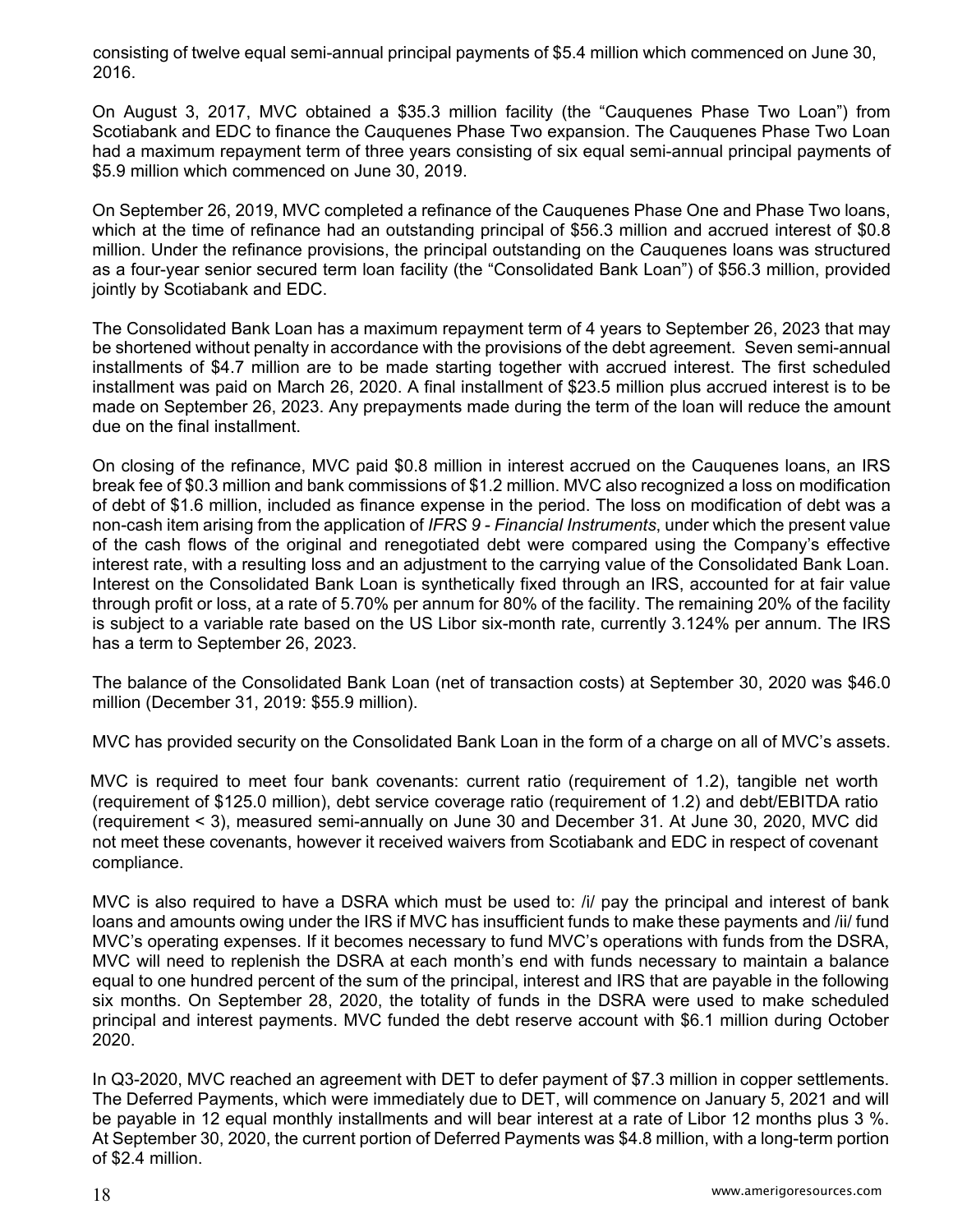## **Molybdenum Plant Expansion Lease**

In 2018, MVC entered into a lease of 201,903 Chilean Unidades de Fomento to finance the expansion of MVC's molybdenum plant. Terms of the lease include a term to November 2023, monthly capital payments of approximately \$0.1 million, a balloon payment at the end of the lease term of approximately \$1.5 million and interest at a rate of 0.45% per month. The lease can be prepaid without penalty. At September 30, 2020, the lease obligation was \$5.4 million (December 31, 2019: \$6.8 million).

#### **AGREEMENTS WITH CODELCO'S DET**

MVC has a contract with DET (the "DET Agreement") to process the fresh tailings from El Teniente and the tailings from the Cauquenes and Colihues historic tailings deposits. The DET Agreement has a term to 2037 for fresh tailings, the earlier of 2033 or deposit depletion for Cauquenes, and the earlier of 2037 or deposit depletion for Colihues.

The DET Agreement establishes a series of royalties payable by MVC to DET, calculated using the average LME copper price for the month of concentrates production.

The DET Agreement currently operates as a tolling contract under which title to the copper concentrates produced by MVC remains with DET. MVC earns tolling revenue, calculated as the gross value of copper produced at applicable market prices net of notional items. Notional items include treatment and refining charges, DET copper royalties and transportation costs.

Notional royalties for copper concentrates produced from fresh tailings are determined through a sliding scale formula tied to copper prices ranging from \$1.95/lb (13.5%) to \$4.80/lb (28.4%).

Notional royalties for copper concentrates produced from Cauquenes are determined through a sliding scale for copper prices ranging from \$1.95/lb (16%) to \$5.50/lb (39%).

Notional royalties for copper concentrates produced from Colihues are determined through a sliding scale for copper prices ranging from \$0.80/lb (3%) to \$4.27lb (30%). MVC intends to restart processing tailings from Colihues once the Cauquenes deposit is depleted.

MVC pays a sliding scale global molybdenum royalty for molybdenum prices between \$6.00/lb (3%) and \$40.00/lb (19.7%).

The DET Agreement anticipates that in the event monthly average prices fall below \$1.95/lb in the case of fresh tailings and Cauquenes tailings, and projections indicate the permanence of such prices over time, the parties will meet to review cost and notional royalty/royalty structures to maintain the Agreement's viability and the equilibrium of the benefits between the parties.

The DET Agreement also contains three early exit options exercisable by DET within 2021 and every three years thereafter only in the event of changes unforeseen at the time the Agreement was entered into. Amerigo has currently judged the probabilities of DET exercising any of these early exit options as remote.

#### **OTHER MD&A REQUIREMENTS**

#### **Transactions with Related Parties**

a) Derivative liability

Amerigo holds its interest in MVC through Amerigo International Holdings Corp. ("Amerigo International"), wholly owned by Amerigo except for certain outstanding Class A shares which are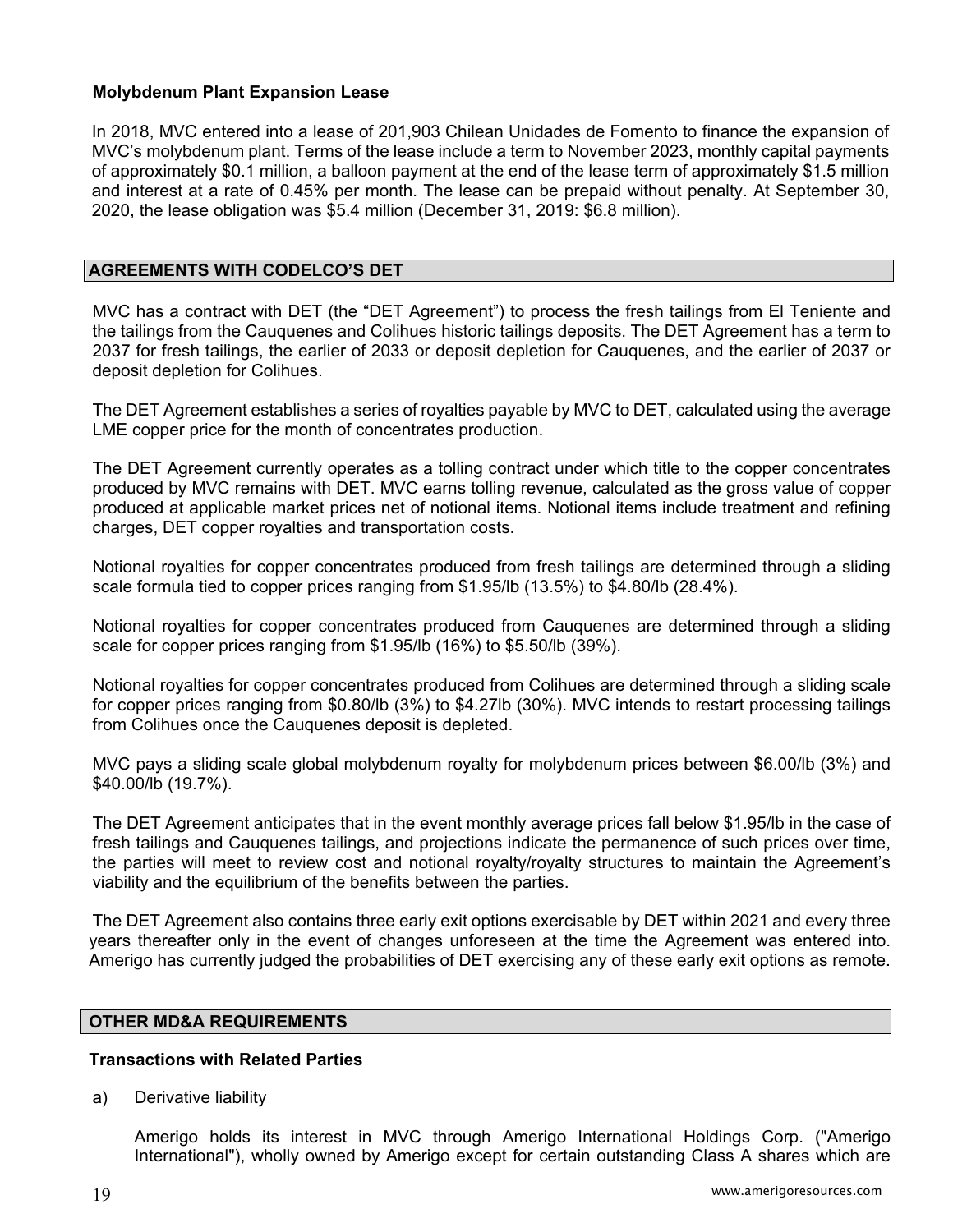owned indirectly by Amerigo's founders (including Amerigo's current Executive Chairman). The Class A shares were issued in 2003 as part of a tax-efficient structure for payments granted as consideration to the founders transferring to Amerigo their option to purchase MVC.

The Class A shareholders are not entitled to any participation in the profits of Amerigo International, except for monthly payments, calculated as follows:

- \$0.01 for each pound of copper equivalent produced from DET tailings by MVC or any successor entity to MVC if the price of copper is under \$0.80/lb, or
- \$0.015 for each pound of copper equivalent produced from DET tailings by MVC or any successor entity to MVC if the price of copper is \$0.80/lb or more.

Under IFRS, the payments constitute a derivative financial instrument which needs to be measured at fair value at each reporting date. Changes in fair value are recorded in profit for the period.

The derivative expense includes the actual monthly payments described above and changes in the derivative's fair value.

In YTD-2020, \$0.7 million was paid or accrued to the Class A shareholders (YTD-2019: \$0.7 million) and the derivative's fair value decreased by \$2.0 million (YTD-2019: did not change), for a total derivative recovery of \$1.3 million (YTD-2019: expense of \$0.7 million).

At September 30, 2020, the derivative totalled \$10.6 million (December 31, 2019: \$12.1 million), with a current portion of \$1.8 million (December 31, 2019: \$1.2 million) and a long-term portion of \$8.8 million (December 31, 2019: \$10.9 million).

Actual monthly payments outstanding at September 30, 2020 were \$0.7 million (December 31, 2019: \$0.2 million) and included the payments from December 2019 to September 2020.

b) Directors' fees and remuneration to officers

 YTD-2020, the Company paid or accrued \$0.6 million in salaries and fees to companies associated with certain officers (YTD-2019: \$0.7 million), and in both periods Amerigo paid or accrued \$0.2 million in directors' fees. These transactions were in the ordinary course of business and measured at market rates determined on a cost recovery basis. Amerigo has deferred payment of directors' fees from Q4- 2019 to Q3-2020 and payment of management's 2019 performance bonuses, in the aggregate amount of \$0.5 million.

YTD-2020, 2,000,000 options were granted to Amerigo directors and officers and MVC employees (2019: 3,150,000 options).

## **Critical Accounting Estimates and Judgements**

Preparing interim financial statements requires management to make judgements, estimates and assumptions. This affects the application of accounting policies and reported amounts. Actual results may differ from these estimates.

In Q3-2020, management's significant judgements and the key sources of estimation uncertainty were consistent with those used to prepare Amerigo's 2019 annual consolidated financial statements. For more information, refer to Amerigo's year ended December 31, 2019 annual consolidated financial statements available on Amerigo's profile on SEDAR at www.sedar.com.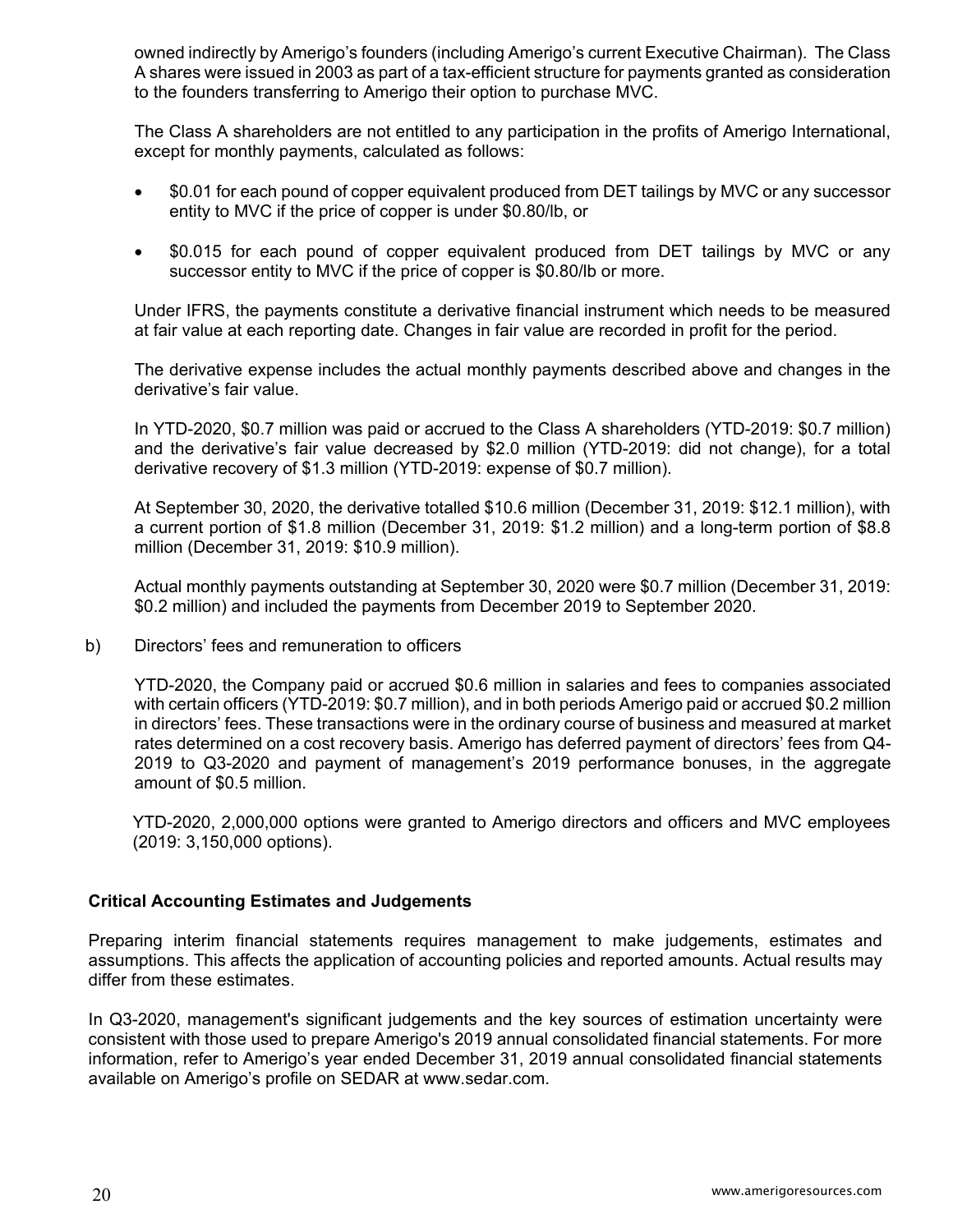## **Disclosure Controls and Procedures**

Amerigo designs disclosure controls and procedures to provide reasonable assurance that all relevant information is communicated to senior management and to allow timely decisions regarding required disclosure.

Amerigo has a formal corporate disclosure policy and a Disclosure Policy Committee. The Amerigo directors, Aurora Davidson (President and CEO) and Carmen Amezquita (CFO) are members of this committee.

Management has reasonable confidence that the Company's material information is made known to them in a timely manner, and that Amerigo's disclosure controls and procedures are effective on an ongoing basis.

## **Internal Controls over Financial Reporting ("ICFR")**

ICFR is a process designed to provide reasonable assurance on the reliability of financial reporting and the preparation of financial statements for external purposes under IFRS.

Amerigo's ICFR includes policies and procedures that:

- Pertain to the maintenance of records that accurately and fairly reflect the additions to and dispositions of Company assets;
- Provide reasonable assurance that transactions are recorded as necessary to permit preparation of financial statements under IFRS;
- Provide reasonable assurance that the Company's receipts and expenditures have the proper authorization of Amerigo's management and directors; and
- Provide reasonable assurance on the prevention or timely detection of unauthorized acquisition, use or disposition of Company assets that could have a material effect on the financial statements.

Any system of internal controls over financial reporting, no matter how well designed, has inherent limitations.

Even those systems determined to be effective can provide only reasonable assurance on preparation and presentation of financial statements.

There were no changes in the quarter that materially affected, or are reasonably likely to affect, Amerigo's ICFR.

#### **Commitments**

- MVC has a long-term agreement for the supply of 100% of MVC's power requirements to December 31, 2032. The agreement establishes minimum stand-by charges based on peak hour power supply calculations, currently estimated to range from \$1.1 million to \$1.5 million per month.
- The DET Agreement has a Closure Plan clause requiring MVC and DET to jointly assess the revision of the closure plan for Cauquenes and compare it to the current DET plan. In the case of any variation in the interests of DET due to MVC's activities in the Cauquenes deposit, the parties will jointly evaluate the form of implementation and financing of or compensation for such variation. Until the estimation of the new closure plan is available, and the parties agree on the terms of compensation resulting from the revised plan, it is Amerigo's view there is no obligation to record a provision because the amount, if any, is not possible to determine.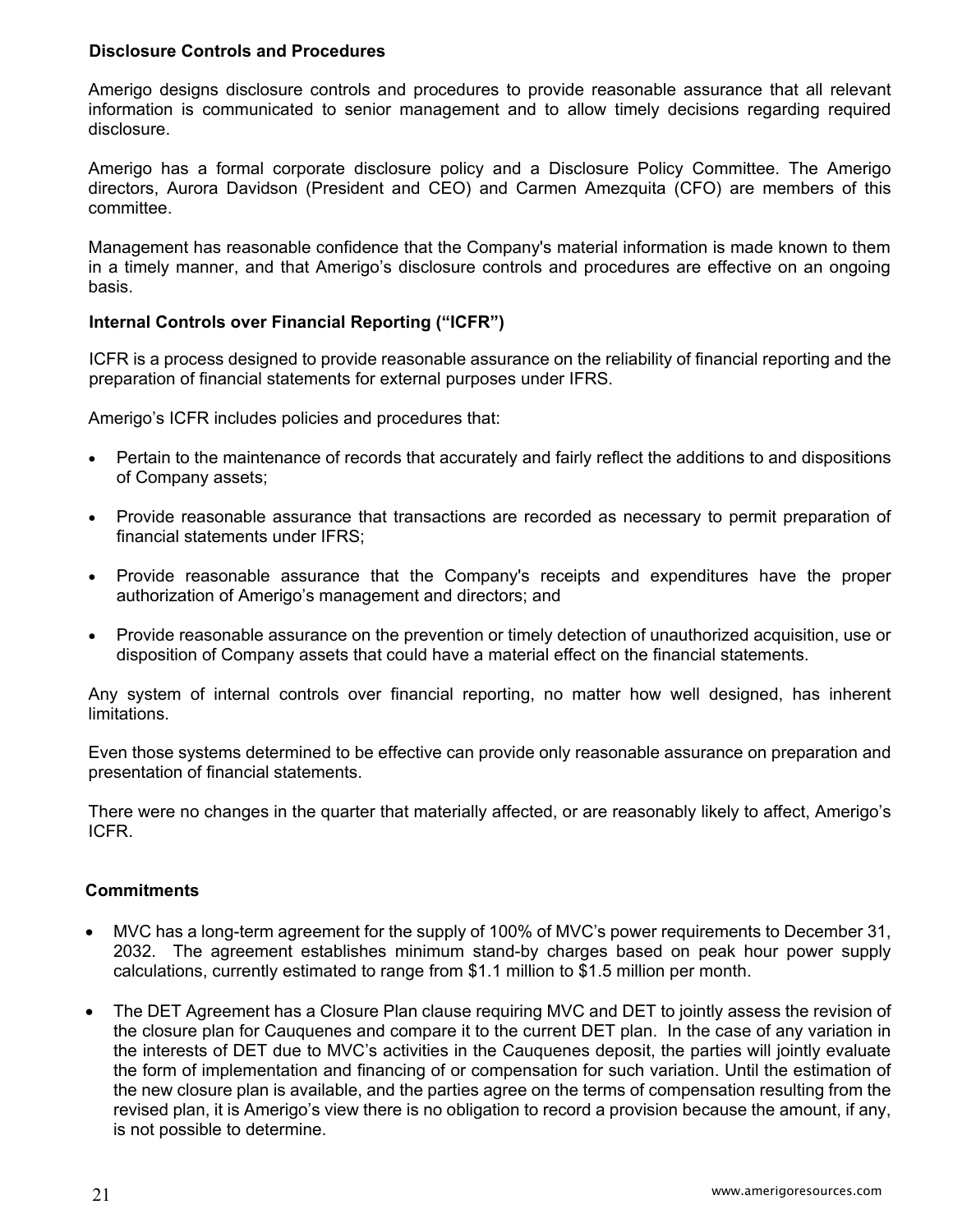Amerigo has an agreement for the lease of office premises in Vancouver to December 1, 2021. Rent commitments under the agreement are approximately \$0.1 million.

# **Subsequent Events**

- a) On June 25, 2020, MVC received a notification from Chile's Environmental Supervisory Unit (Superintendencia del Medio Ambiente, ("SMA")) under which MVC was charged with three counts of non-compliance in respect of certain of its environmental obligations. Two of the charges were in respect of deficiencies in MVC's environmental compliance reports and the third count was associated with a delay in the application of dust suppressing polymers on certain areas of the Cauquenes deposit. None of the charges caused environmental or safety damages. On July 20, 2020, MVC filed with the SMA a Compliance Plan (Plan de Cumplimiento ("PDC")) which includes MVC's proposal to fully remedy the reporting and operational charges presented by the SMA. On October 6, 2020, the SMA approved the PDC. MVC is in the process of carrying out the actions outlined in the PDC within the various agreed timeframes. On completion of all actions, charges would be dropped without any sanctions to MVC.
- b) Subsequent to September 30, 2020, MVC funded the debt reserve account with \$6.1 million.

## **Securities Outstanding**

On November 2, 2020 Amerigo had 180,769,351 common shares outstanding and 10,120,000 options (exercisable at prices ranging from Cdn\$0.14 to Cdn\$1.11 per share).

Additional information, including the Company's most recent Annual Information Form, is available on SEDAR at www.sedar.com.

## **Cautionary Statement on Forward Looking Information**

This MD&A contains certain forward-looking information and statements as defined in applicable securities laws (collectively referred to as "forward-looking statements"). These statements relate to future events or the Company's future performance. All statements other than statements of historical fact are forwardlooking statements. The use of any of the words "anticipate", "plan", "continue", "estimate", "expect", "may", "will", "project", "predict", "potential", "should", "believe" and similar expressions is intended to identify forward-looking statements. These forward-looking statements include but are not limited to, statements concerning:

- forecasted production, reductions in operating costs and an increase in recoveries;
- water supply risk to MVC;
- potential impact of COVID-19 on our business and operations;
- our strategies and objectives;
- our estimates of the availability and quantity of tailings, and the quality of our mine plan estimates;
- our estimates in respect of annual 2020 sustaining capital expenditures;
- the timing of completion of MVC's projects to improve water recirculation;
- prices and price volatility for copper and other commodities and of materials we use in our operations;
- the demand for and supply of copper and other commodities and materials that we produce, sell and use;
- sensitivity of our financial results and share price to changes in commodity prices;
- our financial resources and our expected ability to meet our obligations for the next 12 months;
- interest and other expenses;
- domestic and foreign laws affecting our operations;
- our tax position and the tax rates applicable to us;
- our ability to comply with our loan covenants;
- the production capacity of our operations, our planned production levels and future production;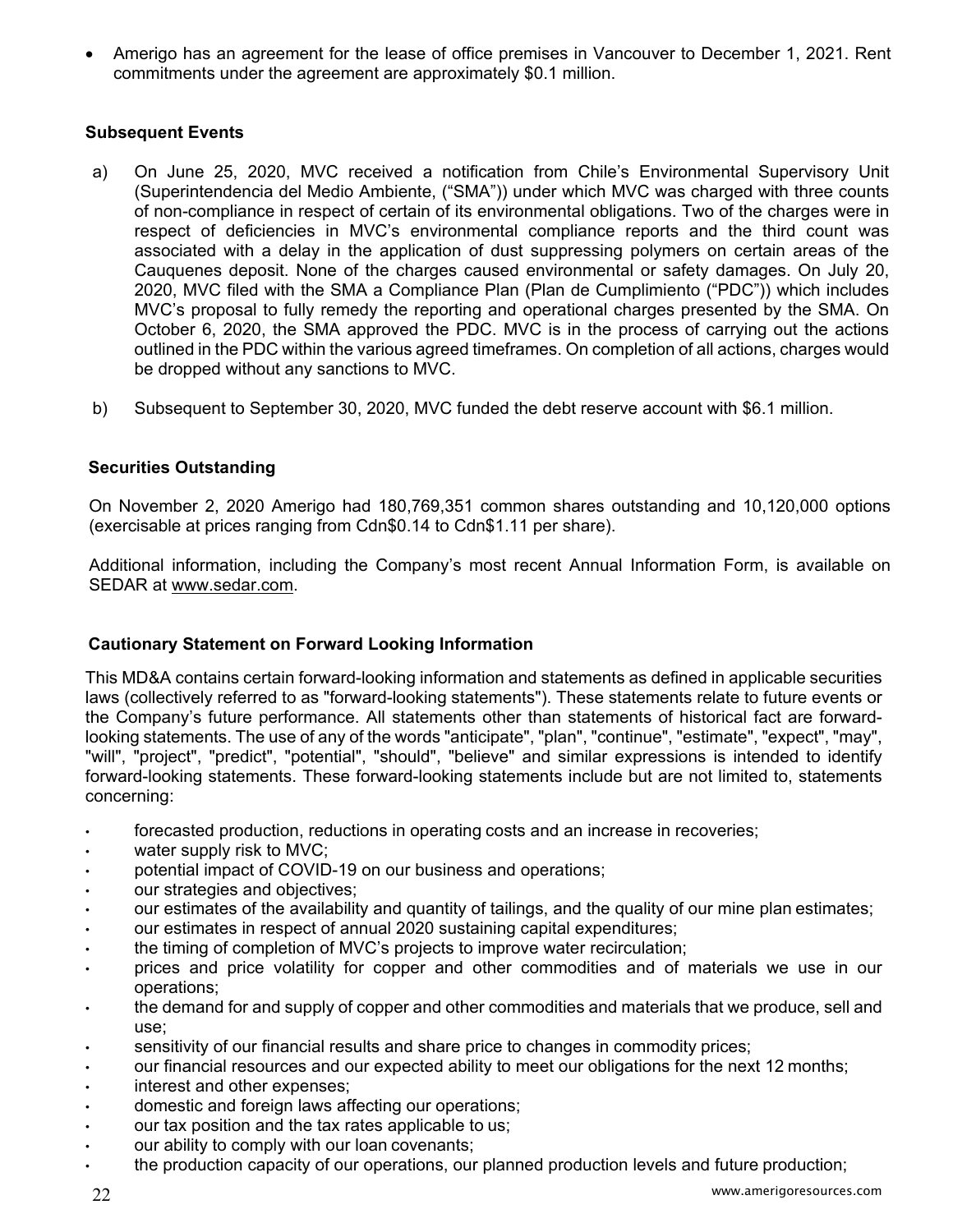- potential impact of production and transportation disruptions;
- hazards inherent in the mining industry causing personal injury or loss of life, severe damage to or destruction of property and equipment, pollution or environmental damage, claims by third parties and suspension of operations
- estimates of asset retirement obligations and other costs related to environmental protection;
- our future capital and production costs, including the costs and potential impact of complying with existing and proposed environmental laws and regulations in the operation and closure of our operations;
- repudiation, nullification, modification or renegotiation of contracts;
- our financial and operating objectives;
- our environmental, health and safety initiatives;
- the outcome of legal proceedings and other disputes in which we may be involved;
- the outcome of negotiations concerning metal sales, treatment charges and royalties;
- disruptions to the Company's information technology systems, including those related to cybersecurity;
- our dividend policy; and
- general business and economic conditions.

These forward-looking statements involve known and unknown risks, uncertainties and other factors that are beyond our ability to predict or control, including risks that may affect our operating or capital plans; risks generally encountered in the permitting and development of mineral projects such as unusual or unexpected geological formations, negotiations with government and other third parties, unanticipated metallurgical difficulties, delays associated with permits, approvals and permit appeals, ground control problems, adverse weather conditions, process upsets and equipment malfunctions; risks associated with labour disturbances and availability of skilled labour and management; fluctuations in the market prices of our principal commodities, which are cyclical and subject to substantial price fluctuations; risks created through competition for mining projects and properties; risks associated with lack of access to markets; risks associated with availability of and our ability to obtain both tailings from Codelco's Division El Teniente's current production and historic tailings from tailings deposit; the ability of the Company to draw down funds from bank facilities and lines of credit, the availability of and ability of the Company to obtain adequate funding on reasonable terms for expansions and acquisitions; mine plan estimates; risks posed by fluctuations in exchange rates and interest rates, as well as general economic conditions including the current outbreak of the novel coronavirus known as COVID-19 on the Company's business, operations and financial condition; risks associated with environmental compliance and changes in environmental legislation and regulation; risks associated with our dependence on third parties for the provision of critical services; risks associated with non-performance by contractual counterparties; title risks; social and political risks associated with operations in foreign countries; risks of changes in laws affecting our operations or their interpretation, including foreign exchange controls; and risks associated with tax reassessments and legal proceedings. Notwithstanding the efforts of the Company and MVC, there can be no guarantee that the Company's or MVC's staff will not contract COVID-19 or that the Company's and MVC's measures to protect staff from COVID-19 will be effective. Many of these risks and uncertainties apply not only to the Company and its operations, but also to Codelco and its operations. Codelco's ongoing mining operations provide a significant portion of the materials the Company processes and its resulting metals production, therefore these risks and uncertainties may also affect their operations and in turn have a material effect on the Company.

Actual results and developments are likely to differ, and may differ materially, from those expressed or implied by the forward-looking statements contained in this MD&A. Such statements are based on a number of assumptions which may prove to be incorrect, including, but not limited to, assumptions about:

- general business and economic conditions;
- interest rates;
- changes in commodity and power prices;
- acts of foreign governments and the outcome of legal proceedings;
- the supply and demand for, deliveries of, and the level and volatility of prices of copper and other commodities and products used in our operations;
- the ongoing supply of material for processing from Codelco's current mining operations;